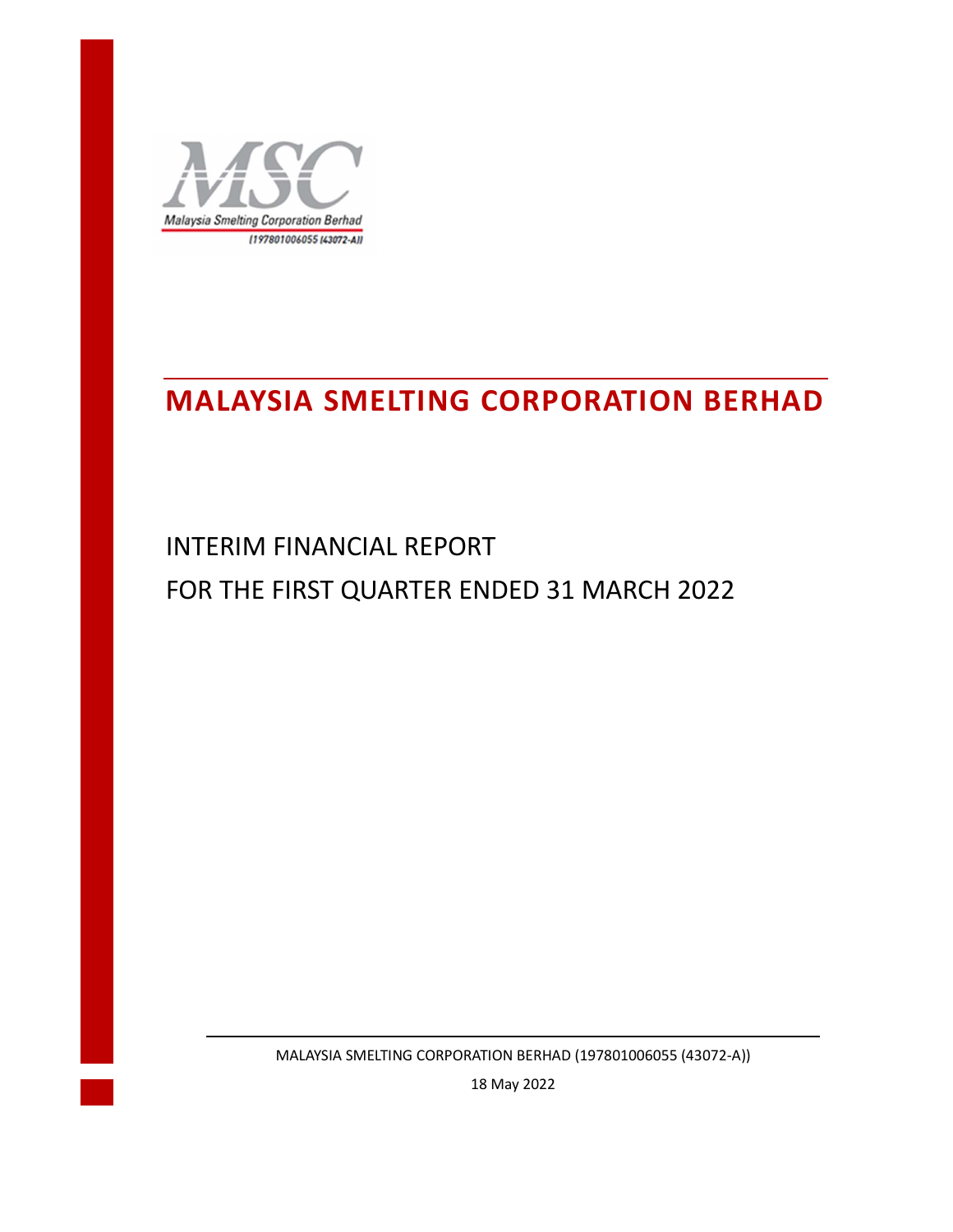

## Malaysia Smelting Corporation Berhad (197801006055 (43072-A))  **Interim Financial Report For the First Quarter ended 31 March 2022**

| UNAUDITED CONDENSED CONSOLIDATED STATEMENT OF FINANCIAL POSITION |             |                                                          |                                                        |
|------------------------------------------------------------------|-------------|----------------------------------------------------------|--------------------------------------------------------|
| AS AT 31 MARCH 2022                                              |             | As at<br>31.03.2022<br><b>Unaudited</b><br><b>RM'000</b> | As at<br>31.12.2021<br><b>Audited</b><br><b>RM'000</b> |
| Assets                                                           | <b>Note</b> |                                                          |                                                        |
| <b>Non-current assets</b>                                        |             | 138,638                                                  | 138,240                                                |
| Property, plant and equipment<br>Right-of-use assets             |             | 5,239                                                    | 5,300                                                  |
| Land held for development                                        |             | 78,654                                                   | 78,654                                                 |
| Intangible assets                                                |             | 3,554                                                    | 3,595                                                  |
| Investments in associate and joint venture                       |             | 31,177                                                   | 30,477                                                 |
| Investment securities                                            |             | 58,519                                                   | 58,456                                                 |
| Other non-current assets                                         |             | 13,529                                                   | 13,734                                                 |
| Deferred tax assets                                              |             | 7,234                                                    | 6,348                                                  |
|                                                                  |             | 336,544                                                  | 334,804                                                |
| <b>Current assets</b>                                            |             |                                                          |                                                        |
| Inventories                                                      |             | 833,863                                                  | 789,862                                                |
| Trade receivables                                                | <b>B5</b>   | 38,025                                                   | 11,798                                                 |
| Other receivables                                                |             | 4,452                                                    | 546                                                    |
| Trade prepayments                                                |             | 11,398                                                   | 36,505                                                 |
| Other prepayments                                                |             | 2,304                                                    | 1,250                                                  |
| Tax recoverable                                                  |             | 10,094                                                   | 17,539                                                 |
| Derivative financial instruments                                 |             | 50                                                       |                                                        |
| Cash, bank balances and deposits                                 |             | 175,000                                                  | 122,576                                                |
|                                                                  |             | 1,075,186                                                | 980,076                                                |
| <b>Total assets</b>                                              |             | 1,411,730                                                | 1,314,880                                              |
| <b>Equity and liabilities</b>                                    |             |                                                          |                                                        |
| <b>Current liabilities</b>                                       |             |                                                          |                                                        |
| Borrowings                                                       | <b>B6</b>   | 366,312                                                  | 416,306                                                |
| Trade and other payables                                         |             | 204,726                                                  | 188,441                                                |
| Lease liabilities                                                |             | 621                                                      | 380                                                    |
| Current tax payable                                              |             | 39,275                                                   | 29,335                                                 |
| Derivative financial instruments                                 |             | 402                                                      | 310                                                    |
|                                                                  |             | 611,336                                                  | 634,772                                                |
| Net current assets                                               |             | 463,850                                                  | 345,304                                                |
| <b>Non-current liabilities</b>                                   |             |                                                          |                                                        |
| Provisions                                                       |             | 52,901                                                   | 52,461                                                 |
| Deferred tax liabilities                                         |             | 3,453                                                    | 2,961                                                  |
| Borrowings                                                       | <b>B6</b>   | 80,000                                                   | 40,000                                                 |
| Lease liabilities                                                |             | 3,823                                                    | 4,045                                                  |
|                                                                  |             | 140,177                                                  | 99,467                                                 |
| <b>Total liabilities</b>                                         |             | 751,513                                                  | 734,239                                                |
| Net assets                                                       |             | 660,217                                                  | 580,641                                                |
| Equity attributable to owners of the Company                     |             |                                                          |                                                        |
| Share capital                                                    |             | 237,194                                                  | 237,194                                                |
| Other reserves                                                   |             | 60,152                                                   | 57,517                                                 |
| Retained earnings                                                |             | 362,712                                                  | 285,727                                                |
|                                                                  |             | 660,058                                                  | 580,438                                                |
| Non-controlling interest                                         |             | 159                                                      | 203                                                    |
| <b>Total Equity</b>                                              |             | 660,217                                                  | 580,641                                                |
| <b>Total equity and liabilities</b>                              |             | 1,411,730                                                | 1,314,880                                              |
| Net assets per share attributable to owners of the Company (RM)  |             | 1.57                                                     | 1.38                                                   |

Page | 1 The unaudited condensed consolidated statement of financial position should be read in conjunction with the audited annual financial statements for the year ended 31 December 2021 and the accompanying explanatory notes attached to the Interim Financial Report.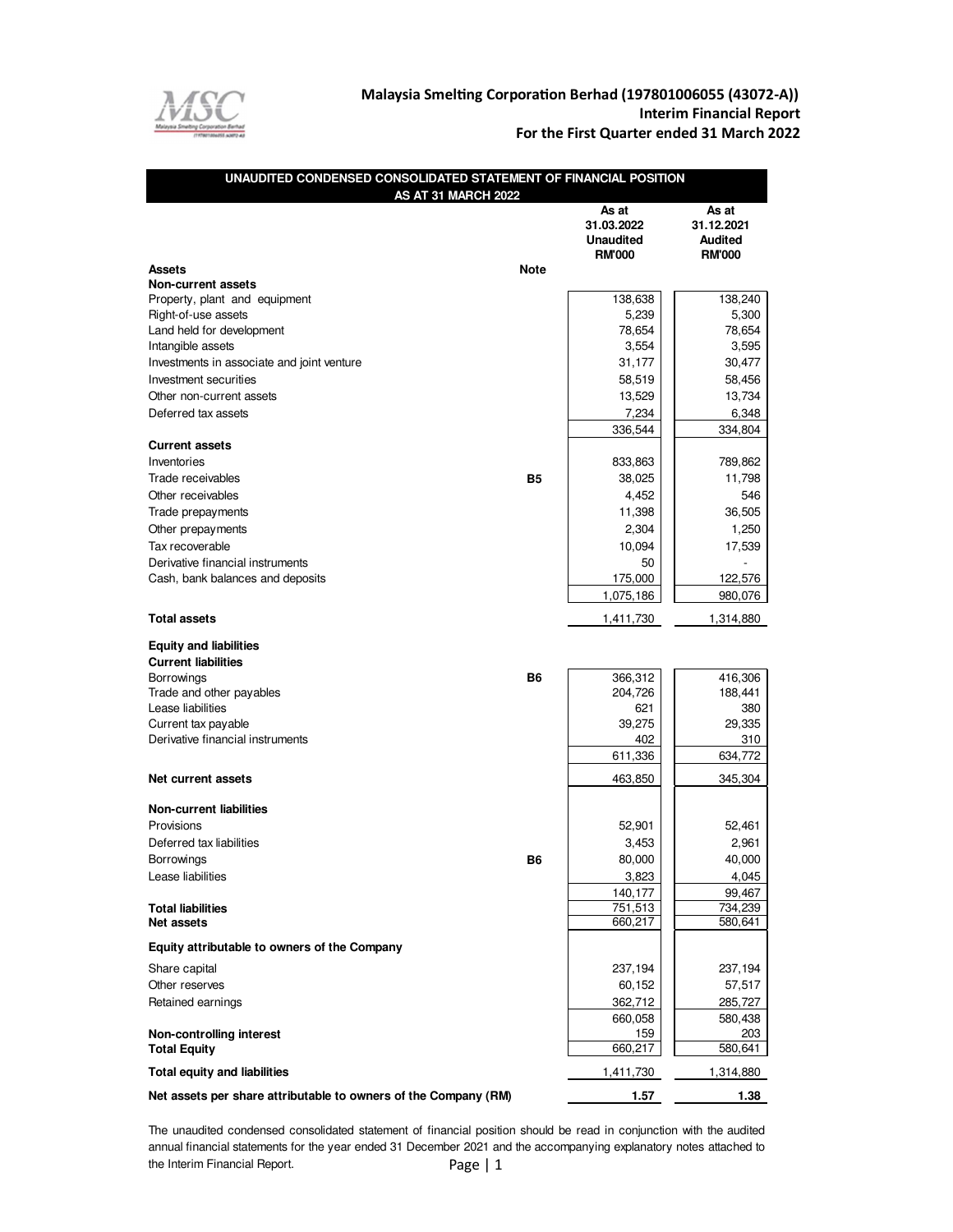

## **UNAUDITED CONDENSED CONSOLIDATED STATEMENT OF PROFIT OR LOSS FOR THE PERIOD ENDED 31 MARCH 2022**

|                                                                    |                | <b>1 st Quarter</b>         |                             | <b>Year to Date</b>         |                             |  |  |
|--------------------------------------------------------------------|----------------|-----------------------------|-----------------------------|-----------------------------|-----------------------------|--|--|
|                                                                    |                | 3 months ended              |                             |                             | 3 months ended              |  |  |
|                                                                    | <b>Note</b>    | 31.03.2022<br><b>RM'000</b> | 31.03.2021<br><b>RM'000</b> | 31.03.2022<br><b>RM'000</b> | 31.03.2021<br><b>RM'000</b> |  |  |
| Revenue                                                            | A <sub>8</sub> | 359,478                     | 275,907                     | 359,478                     | 275,907                     |  |  |
| Operating profit                                                   |                | 94,731                      | 32,789                      | 94,731                      | 32,789                      |  |  |
| Finance costs                                                      |                | (5,201)                     | (3, 540)                    | (5,201)                     | (3, 540)                    |  |  |
| Share of results of associate and<br>joint venture                 |                | 706                         | 978                         | 706                         | 978                         |  |  |
| Profit before tax                                                  | <b>B2</b>      | 90,236                      | 30,227                      | 90,236                      | 30,227                      |  |  |
| Income tax expense                                                 | <b>B3</b>      | (25, 939)                   | (8, 122)                    | (25, 939)                   | (8, 122)                    |  |  |
| Profit net of tax                                                  |                | 64,297                      | 22,105                      | 64,297                      | 22,105                      |  |  |
| Attributable to:                                                   |                |                             |                             |                             |                             |  |  |
| Owners of the Company                                              |                | 64,341                      | 22,121                      | 64,341                      | 22,121                      |  |  |
| Non-controlling interests                                          |                | (44)                        | (16)                        | (44)                        | (16)                        |  |  |
|                                                                    |                | 64,297                      | 22,105                      | 64,297                      | 22,105                      |  |  |
| Earnings per share attributable to<br>owners of the Company (sen): |                |                             |                             |                             |                             |  |  |
| Basic and diluted                                                  | <b>B12</b>     | 15.3                        | 5.5                         | 15.3                        | 5.5                         |  |  |

The unaudited condensed consolidated statement of profit or loss should be read in conjunction with the audited annual financial statements for the year ended 31 December 2021 and the accompanying explanatory notes attached to the Interim Financial Report.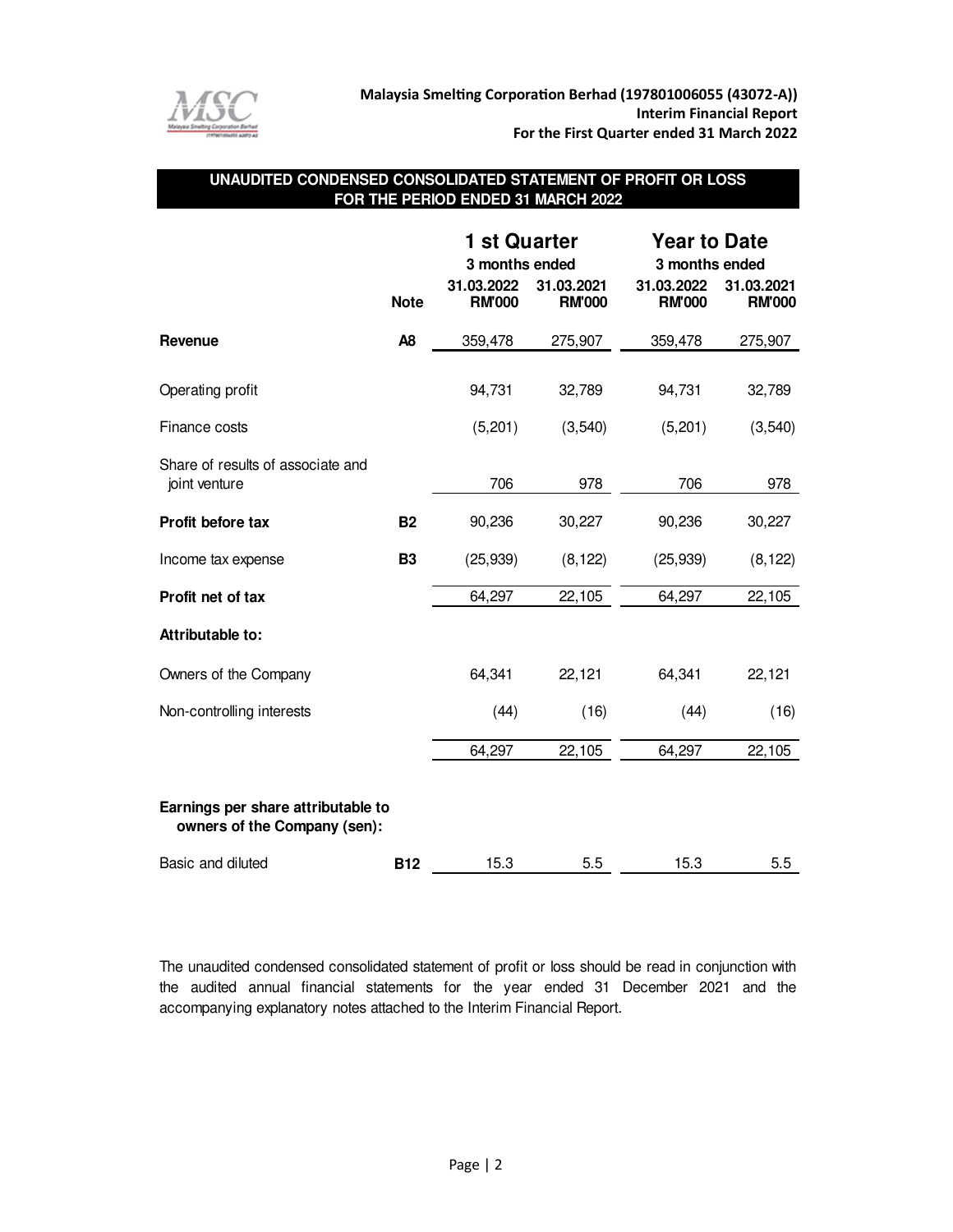

## **UNAUDITED CONDENSED CONSOLIDATED STATEMENT OF COMPREHENSIVE INCOME FOR THE PERIOD ENDED 31 MARCH 2022**

|                                                                                                                                                                                                           | 3 months ended<br>31.03.2022<br><b>RM'000</b> | 1 st Quarter<br>31.03.2021<br><b>RM'000</b> | <b>Year to Date</b><br>3 months ended<br>31.03.2022<br>31.03.2021<br><b>RM'000</b><br><b>RM'000</b> |          |  |
|-----------------------------------------------------------------------------------------------------------------------------------------------------------------------------------------------------------|-----------------------------------------------|---------------------------------------------|-----------------------------------------------------------------------------------------------------|----------|--|
| Profit net of tax                                                                                                                                                                                         | 64,297                                        | 22,105                                      | 64,297                                                                                              | 22,105   |  |
| Other comprehensive income:<br>Items that will not be reclassified to profit<br>or loss:<br>Net fair value changes in quoted investments<br>at Fair Value through Other Comprehensive<br>Income ("FVOCI") | 15,258                                        | 9,819                                       | 15,258                                                                                              | 9,819    |  |
|                                                                                                                                                                                                           |                                               |                                             |                                                                                                     |          |  |
| Items that may be subsequently reclassified<br>to profit or loss:                                                                                                                                         |                                               |                                             |                                                                                                     |          |  |
| Foreign currency translation<br>Share of foreign currency translation of                                                                                                                                  | (1)                                           | (3)                                         | (1)                                                                                                 | (3)      |  |
| associate and joint venture                                                                                                                                                                               | 22<br>21                                      | 41<br>38                                    | 22<br>21                                                                                            | 41<br>38 |  |
| Other comprehensive income for the period,<br>net of tax                                                                                                                                                  | 15,279                                        | 9,857                                       | 15,279                                                                                              | 9,857    |  |
| Total comprehensive income for the period                                                                                                                                                                 | 79,576                                        | 31,962                                      | 79,576                                                                                              | 31,962   |  |
| Total comprehensive income attributable to:                                                                                                                                                               |                                               |                                             |                                                                                                     |          |  |
| Owners of the Company                                                                                                                                                                                     | 79,620                                        | 31,978                                      | 79,620                                                                                              | 31,978   |  |
| Non-controlling interests                                                                                                                                                                                 | (44)                                          | (16)                                        | (44)                                                                                                | (16)     |  |
|                                                                                                                                                                                                           | 79,576                                        | 31,962                                      | 79,576                                                                                              | 31,962   |  |

The unaudited condensed consolidated statement of comprehensive income should be read in conjunction with the audited annual financial statements for the year ended 31 December 2021 and the accompanying explanatory notes attached to the Interim Financial Report.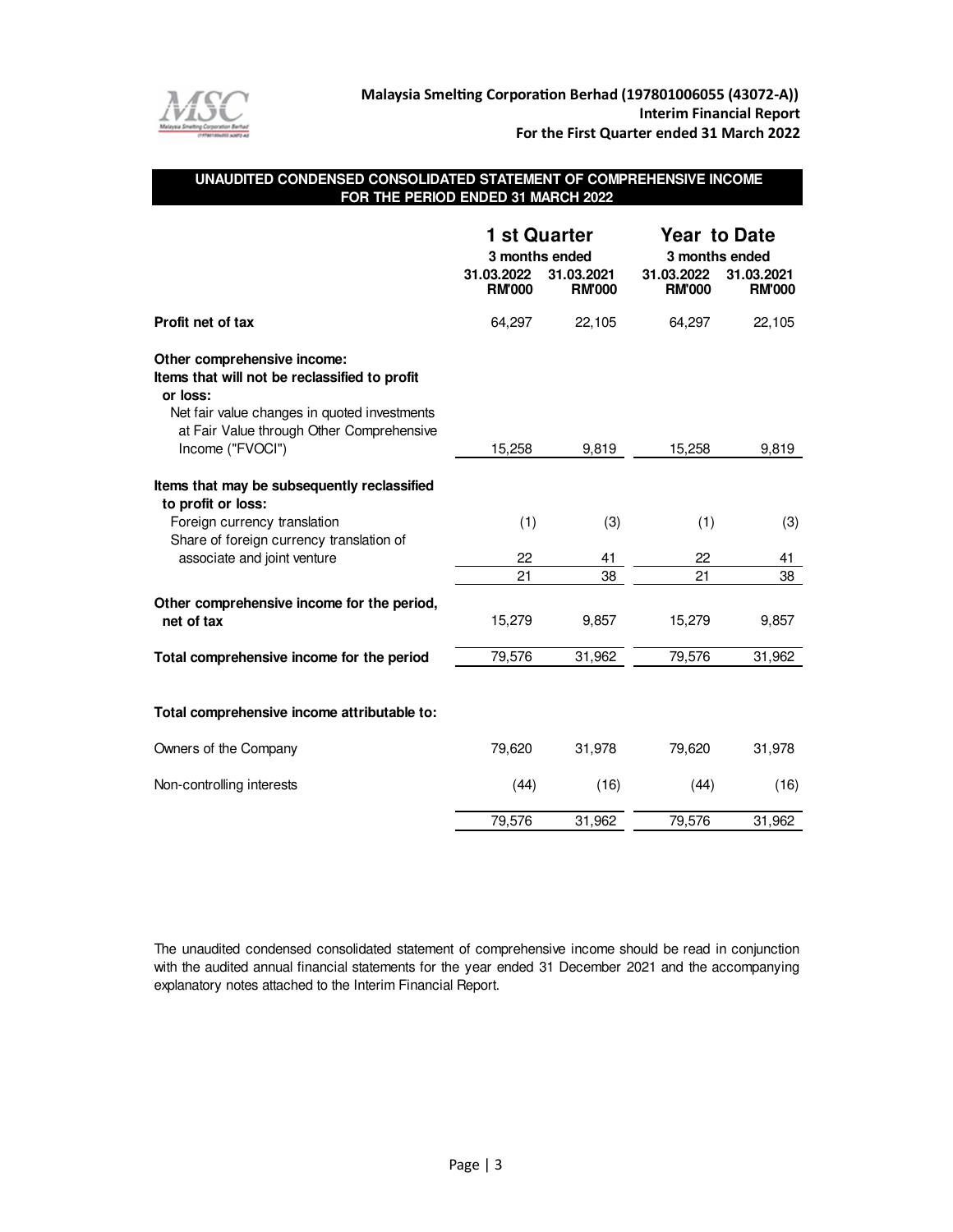

#### **DistributableForeign currency Non-Share Revaluation translation FVOCI Other Retained controlling Total RM'000 Note capital reserves reserves reserves reserve earnings Total interests equity At 1 January 2022** 237,194 237,194 223 237,194 1,067 41,838 1,706 285,727 580,438 203 580,641 Profit for the period and the set of the period of the period of the set of the set of the set of the set of the set of the set of the set of the set of the set of the set of the set of the set of the set of the set of the - - - - 64,341 64,341 (44) 64,29715,279 Other comprehensive income - 21 15,258 - - 15,279 - 15,27979,576 Total comprehensive income  $\overline{\phantom{a}}$ - 21 15,258 - 64,341 79,620 (44) 79,576 - 79,576 Transfer of FVOCI reserves and the set of the serves of the server of the server of the server of the server of the server of the server of the server of the server of the server of the server of the server of the server o - - (12,644) - 12,644 - - - **At 31 March 2022** 237,194 12,906 **237,194 1,088 44,452 1,706 362,712 660,058 159 660,217 At 1 January 2021** 12,360 200,000 1,025 6,741 1,706 171,669 393,501 (225) 393,276 Profit for the period **Figure 2** and  $\overline{a}$  and  $\overline{b}$  and  $\overline{c}$  and  $\overline{d}$  and  $\overline{d}$  and  $\overline{d}$  and  $\overline{d}$  and  $\overline{d}$  and  $\overline{d}$  and  $\overline{d}$  and  $\overline{d}$  and  $\overline{d}$  and  $\overline{d}$  and  $\overline{d}$  and  $\over$ - - - - - - - - - - - - - 22,121 22,121 (16) 22,105 9,857 Other comprehensive income - 38 9,819 - - 9,857 - 9,85731,962 Total comprehensive income the state of the state of the state of the state of the state of the state of the state of the state of the state of the state of the state of the state of the state of the state of the state of - 38 9,819 - 22,121 31,978 (16) 31,962At 31 March 2021 **12,360 12,360 200,000 1,063 16,560 1,706 193,790 425,479 (241) 425,238 UNAUDITED CONDENSED CONSOLIDATED STATEMENT OF CHANGES IN EQUITY FOR THE PERIOD ENDED 31 MARCH 2022 Attributable to owners of the CompanyNon - Distributable**

The unaudited condensed consolidated statement of changes in equity should be read in conjunction with the audited annual financial statements for the year ended <sup>31</sup> December <sup>2021</sup> andthe accompanying explanatory notes attached to the Interim Financial Report.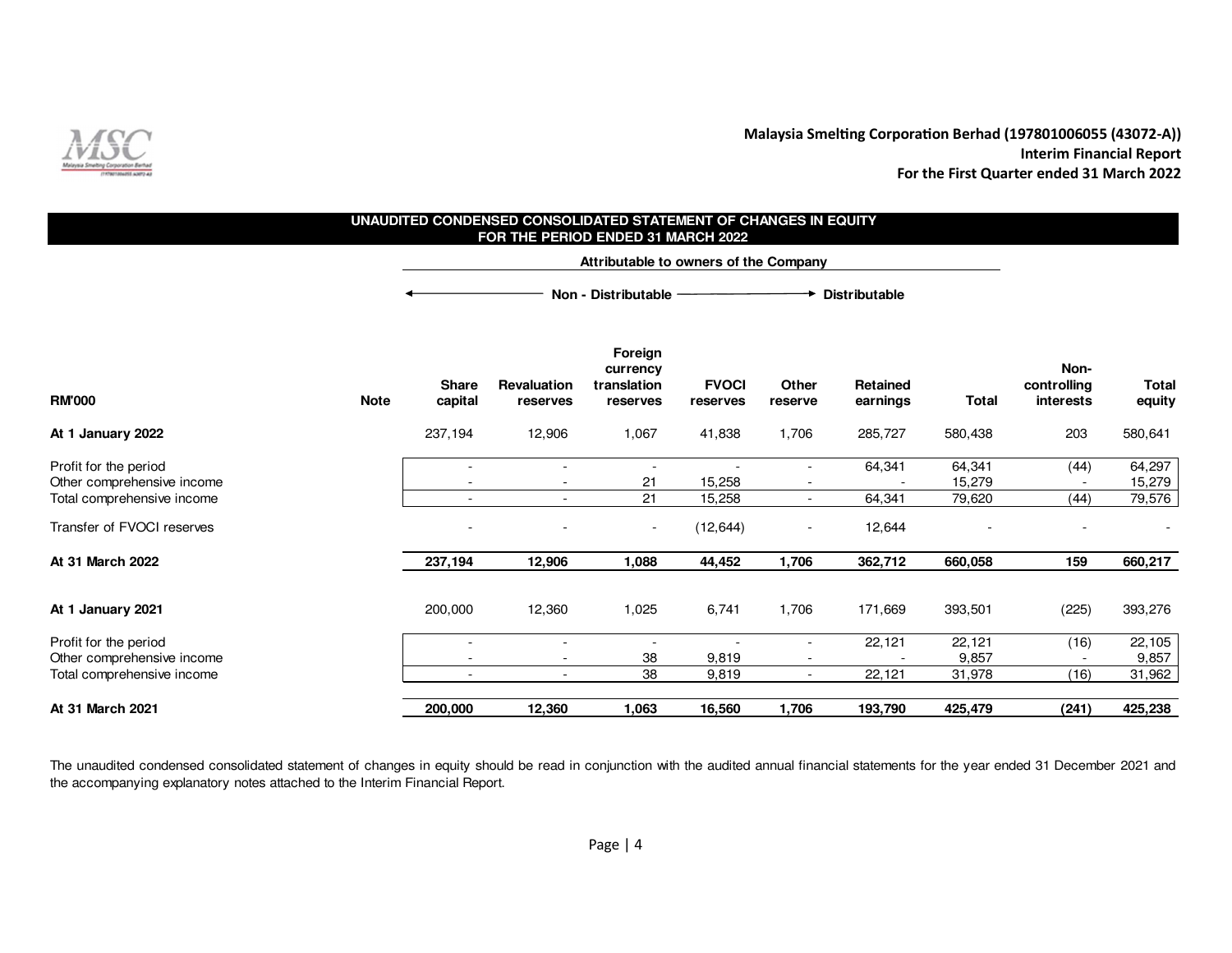

| UNAUDITED CONDENSED CONSOLIDATED STATEMENT OF CASH FLOWS          |               |                              |
|-------------------------------------------------------------------|---------------|------------------------------|
| FOR THE PERIOD ENDED 31 MARCH 2022                                |               |                              |
|                                                                   | 31.03.2022    | 3 months ended<br>31.03.2021 |
|                                                                   | <b>RM'000</b> | <b>RM'000</b>                |
| <b>Operating activities</b>                                       |               |                              |
| Operating cash flows before changes in working capital            | 97,506        | 21,855                       |
| Increase in inventories                                           | (44,001)      | (37, 331)                    |
| Increase in trade and other receivables                           | (26, 279)     | (13, 895)                    |
| Decrease in trade prepayments                                     | 25,107        | 3,701                        |
| Increase in other prepayments                                     | (901)         | (331)                        |
| Increase in payables                                              | 15,817        | 31,833                       |
| Cash generated from operations                                    | 67,249        | 5,832                        |
| Income tax paid                                                   | (8,948)       | (1, 945)                     |
| Interest paid                                                     | (4, 644)      | (2,890)                      |
| Net cash generated from operating activities                      | 53,657        | 997                          |
| <b>Investing activities</b>                                       |               |                              |
| Interest received                                                 | 355           | 18                           |
| Payment for deferred mine exploration and evaluation expenditures |               |                              |
| and mine properties                                               | (83)          | (434)                        |
| Payment for right-of-use assets                                   |               | (34)                         |
| Proceeds from disposal of investment securities                   | 11,294        |                              |
| Proceeds from disposal of property, plant and equipment           | 35            |                              |
| Purchase of property, plant and equipment                         | (2,619)       | (2, 427)                     |
| Net cash generated from/(used in) investing activities            | 8,982         | (2, 877)                     |
| <b>Financing activities</b>                                       |               |                              |
| (Repayment)/Drawdown of short term trade borrowings               | (50, 266)     | 4,407                        |
| Drawdown of term loan                                             | 40,000        |                              |
| Payment of lease liabilities                                      | (26)          | (1, 465)                     |
| Net cash (used in)/generated from financing activities            | (10, 292)     | 2,942                        |
| Net increase in cash and cash equivalents                         | 52,347        | 1,062                        |
| Effect of changes in foreign exchange rates                       | 77            | 27                           |
| Cash and cash equivalents as at 1 January                         | 122,576       | 36,846                       |
| Cash and cash equivalents as at 31 March                          | 175.000       | 37.935                       |

#### **Reconciliation of liabilities arising from financing activities:**

|                                             |                                                 |                   |                          | -Non-cash changes —                    |                                                  |
|---------------------------------------------|-------------------------------------------------|-------------------|--------------------------|----------------------------------------|--------------------------------------------------|
|                                             | <b>Carrying amount</b><br>as at<br>January 2022 | <b>Cash flows</b> | Accrued<br>interest      | <b>Foreian</b><br>exchange<br>movement | <b>Carrying amount</b><br>as at<br>31 March 2022 |
|                                             | <b>RM'000</b>                                   | <b>RM'000</b>     | <b>RM'000</b>            | <b>RM'000</b>                          | <b>RM'000</b>                                    |
| Lease liabilities                           | 4.425                                           | (26)              | 45                       |                                        | 4.444                                            |
| Loan from immediate holding company         | 73.461                                          |                   | $\overline{\phantom{a}}$ |                                        | 73.461                                           |
| Short term trade borrowings                 | 366,298                                         | (50, 266)         | $\overline{\phantom{0}}$ | (65)                                   | 315,967                                          |
| Term loans                                  | 90.008                                          | 40.000            |                          | 337                                    | 130,345                                          |
| Total liabilities from financing activities | 534.192                                         | (10.292)          | 45                       | 272                                    | 524.217                                          |

|                                             | -Non-cash changes -                                         |                                    |                                      |                                                  |                                                                   |
|---------------------------------------------|-------------------------------------------------------------|------------------------------------|--------------------------------------|--------------------------------------------------|-------------------------------------------------------------------|
|                                             | Carrying amount<br>as at<br>1 January 2021<br><b>RM'000</b> | <b>Cash flows</b><br><b>RM'000</b> | Accrued<br>interest<br><b>RM'000</b> | Foreign<br>exchange<br>movement<br><b>RM'000</b> | <b>Carrying amount</b><br>as at<br>31 March 2021<br><b>RM'000</b> |
| Lease liabilities                           | 5.808                                                       | (1, 465)                           | $\overline{\phantom{0}}$             |                                                  | 4.343                                                             |
| Loan from immediate holding company         | 73.461                                                      |                                    | $\overline{\phantom{a}}$             |                                                  | 73.461                                                            |
| Short term trade borrowings                 | 355,223                                                     | 4.407                              | $\overline{\phantom{0}}$             | 561                                              | 360.191                                                           |
| Term loan                                   | 49,357                                                      |                                    |                                      | 604                                              | 49,961                                                            |
| Total liabilities from financing activities | 483.849                                                     | 2.942                              | $\overline{\phantom{a}}$             | 1.165                                            | 487.956                                                           |

The unaudited condensed consolidated statement of cash flows should be read in conjunction with the audited annual financial statements for the year ended 31 December 2021 and the accompanying explanatory notes attached to the Interim Financial Report.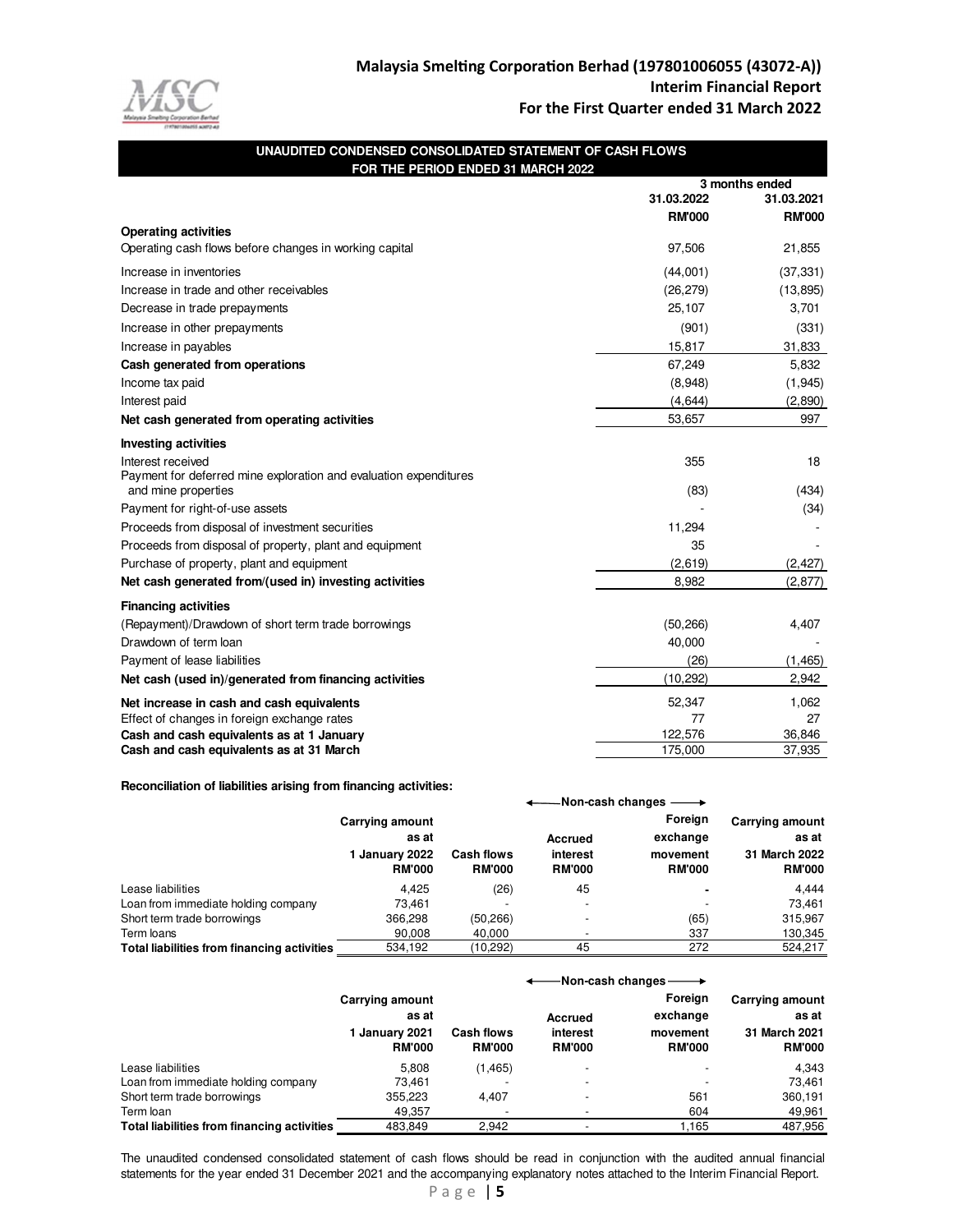

#### **A1. Basis of Preparation**

This condensed consolidated Interim Financial Report has been prepared in accordance with the applicable disclosure provisions of the Listing Requirements of the Bursa Malaysia Securities Berhad and MFRS 134, Interim Financial Reporting in Malaysia and with IAS 34, Interim Financial Reporting. They do not include all of the information required for full annual financial statements, and should be read in conjunction with the audited financial statements of the Group for the financial year ended 31 December 2021.

These explanatory notes attached to the Interim Financial Report provide an explanation of events and transactions that are significant to an understanding of the changes in the financial position and performance of the Group since the financial year ended 31 December 2021.

#### **A2. Changes in Accounting Policies**

#### **i) Amendments and Annual Improvements adopted by the Group**

The significant accounting policies adopted in the preparation of the Interim Financial Report are consistent with those used in the preparation of the Group's audited financial statements for the financial year ended 31 December 2021 except for the adoption of the pronouncements that became effective from 1 January 2022.

| <b>Description</b>                                                                                                                                          | <b>Effective for annual</b><br>periods beginning on<br>or after |
|-------------------------------------------------------------------------------------------------------------------------------------------------------------|-----------------------------------------------------------------|
| Amendments to MFRS 9 Financial Instruments and Illustrative Examples<br>accompanying MFRS 16 Leases (Annual Improvements to MFRS Standards<br>$2018 - 2020$ | 1 January 2022                                                  |
| Amendments to MFRS 3 Business Combinations (Reference to Conceptual<br>Framework)                                                                           | 1 January 2022                                                  |
| Amendments to MFRS 116 Property, Plant and Equipment (Property, Plant<br>and Equipment - Proceeds before Intended Use)                                      | 1 January 2022                                                  |
| Amendments to MFRS 137 Provisions, Contingent Liabilities and Contingent<br>Assets (Onerous Contracts - Cost of Fulfilling a Contract)                      | 1 January 2022                                                  |

The adoption of the above pronouncements did not have a material impact on the financial statements of the Group.

#### **ii) Standards, Amendments and Annual Improvements issued but not yet effective**

 The Group has not adopted the following pronouncements that have been issued but not yet effective:

|                                                                           | <b>Effective for annual</b> |
|---------------------------------------------------------------------------|-----------------------------|
|                                                                           | periods beginning on        |
| <b>Description</b>                                                        | or after                    |
| <b>MFRS 17 Insurance Contracts</b>                                        | 1 January 2023              |
| Amendments to MFRS 17 Insurance Contracts                                 | 1 January 2023              |
| Amendments to MFRS 17 Insurance Contracts (Initial Application of MFRS 17 | 1 January 2023              |
| and MFRS 9 - Comparative Information)                                     |                             |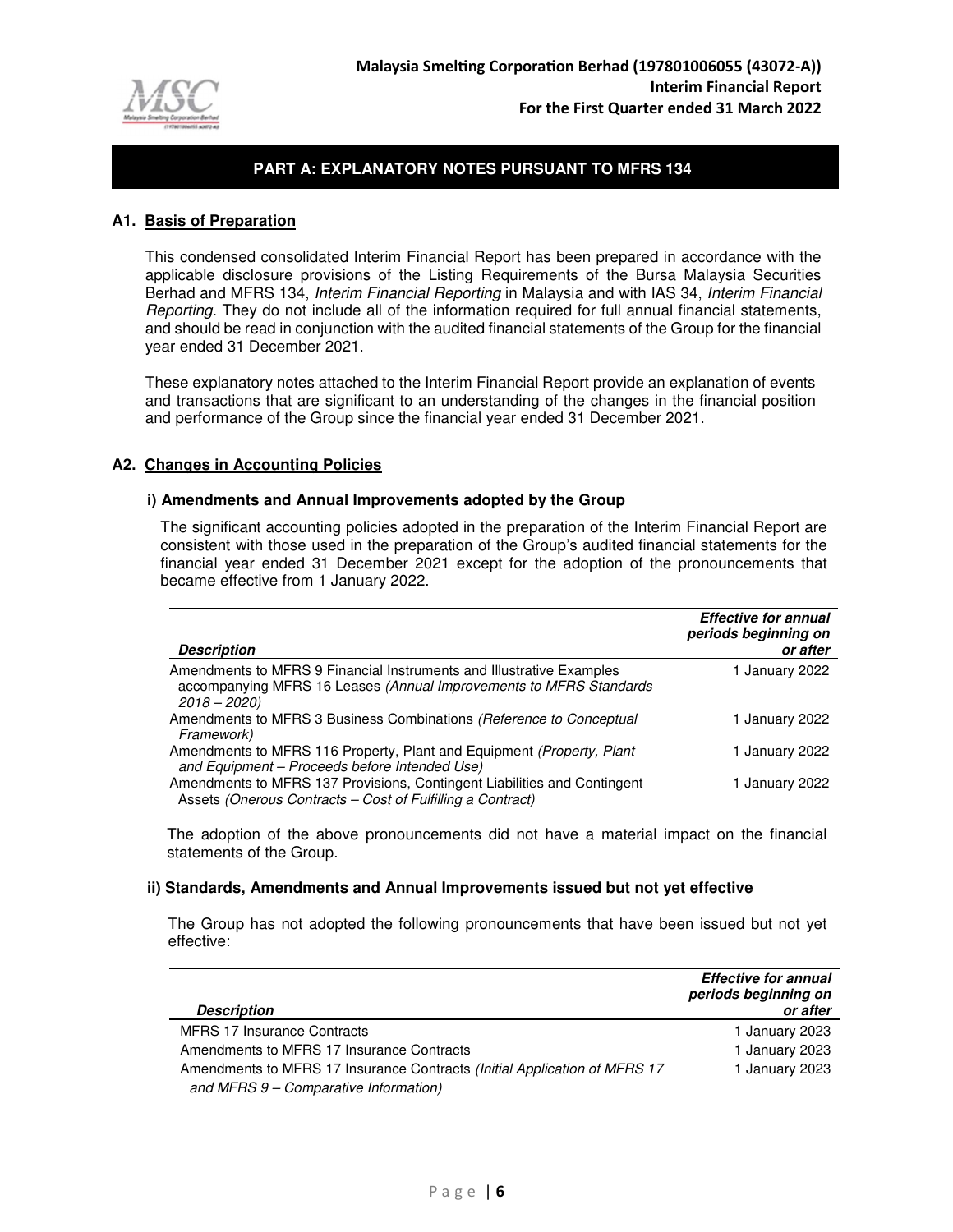

#### **A2. Changes in Accounting Policies (cont'd)**

#### **ii) Standards, Amendments and Annual Improvements issued but not yet effective (cont'd)**

| <b>Description</b>                                                                                                                                               | <b>Effective for annual</b><br>periods beginning on<br>or after |
|------------------------------------------------------------------------------------------------------------------------------------------------------------------|-----------------------------------------------------------------|
| Amendments to MFRS 101 Presentation of Financial Statements<br>(Classification of Liabilities as Current or Non-current)                                         | 1 January 2023                                                  |
| Amendments to MFRS 101 Presentation of Financial Statements and MFRS<br>Practice Statement 2 (Disclosure of Accounting policies)                                 | 1 January 2023                                                  |
| Amendments to MFRS 108 Accounting Policies, Changes in Accounting<br>Estimates and Errors (Definition of Accounting Estimates)                                   | 1 January 2023                                                  |
| Amendments to MFRS 112 Income Taxes (Deferred Tax related to Assets and<br>Liabilities arising from a Single Transaction)                                        | 1 January 2023                                                  |
| Amendments to MFRS 10 and MFRS 128 Consolidated Financial Statement:<br>Sale or Contribution of Assets between an Investor and its Associate or Joint<br>Venture | Deferred                                                        |

#### **A3. Seasonal or Cyclical Factors**

There were no significant seasonal or cyclical factors affecting the business operations of the Group.

#### **A4. Unusual Items due to their Nature, Size or Incidence**

There were no unusual items affecting assets, liabilities, equity, net income or cash flow during the current quarter.

#### **A5. Significant Changes in Estimates**

There were no significant changes in estimates that have had a material effect during the current quarter.

### **A6. Debt and Equity Securities**

There were no issuance and repayment of debts and equity securities during the current quarter.

#### **A7. Dividend Paid**

There was no dividend paid during the current quarter and previous year corresponding quarter.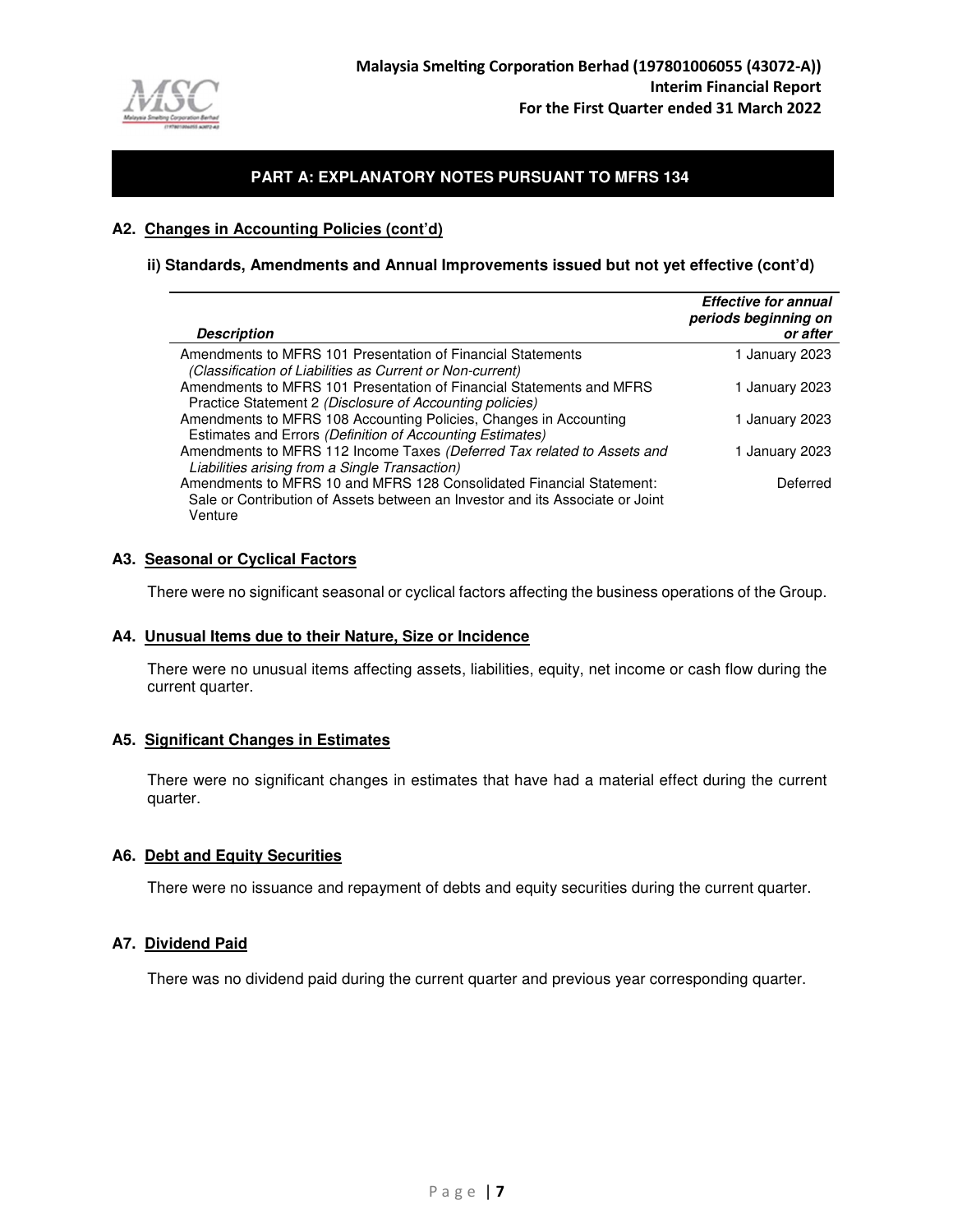

#### **A8. Revenue**

#### **Disaggregation of revenue**

 The following table illustrates the Group's revenue as disaggregated by major products or services and provides a reconciliation of the disaggregated revenue with the Group's two business segments as disclosed in Note A9. The table also includes the timing of revenue recognition.

|                                    | Tin<br><b>Smelting</b> | Tin<br><b>Mining</b>     | Sub-total     | (Eliminations)/<br><b>Adjustments</b> | Total         |
|------------------------------------|------------------------|--------------------------|---------------|---------------------------------------|---------------|
|                                    | <b>RM'000</b>          | <b>RM'000</b>            | <b>RM'000</b> | <b>RM'000</b>                         | <b>RM'000</b> |
| For 3 months ended 31 March 2022   |                        |                          |               |                                       |               |
| Major products or services:        |                        |                          |               |                                       |               |
| Sale of tin                        | 352,148                | 107,267                  | 459,415       | (107, 267)                            | 352,148       |
| Smelting revenue                   | 4,731                  |                          | 4,731         |                                       | 4,731         |
| Sale of by-products                | 2,345                  |                          | 2,345         |                                       | 2,345         |
| <b>Others</b>                      | 254                    |                          | 254           |                                       | 254           |
|                                    | 359,478                | 107,267                  | 466,745       | (107,267)                             | 359,478       |
| Timing of revenue recognition      |                        |                          |               |                                       |               |
| At a point in time                 | 359,478                | 107,267                  | 466,745       | (107, 267)                            | 359,478       |
| For 3 months ended 31 March 2021   |                        |                          |               |                                       |               |
| <b>Major products or services:</b> |                        |                          |               |                                       |               |
| Sale of tin                        | 265,717                | 67,198                   | 332,915       | (67, 198)                             | 265,717       |
| Smelting revenue                   | 7,399                  |                          | 7,399         |                                       | 7,399         |
| Sale of by-products                | 501                    |                          | 501           |                                       | 501           |
| Others                             | 2,290                  | $\overline{\phantom{a}}$ | 2,290         |                                       | 2,290         |
|                                    | 275,907                | 67,198                   | 343,105       | (67, 198)                             | 275,907       |
| Timing of revenue recognition      |                        |                          |               |                                       |               |
| At a point in time                 | 275,907                | 67,198                   | 343,105       | (67,198)                              | 275,907       |

#### **A9. Segmental Reporting**

The revenue of the Group is derived from tin mining and smelting of tin concentrates and tin bearing materials, the production of various grades of refined tin metal and the sale and delivery of refined tin metal and by-products.

For management purposes, the Group is organised into three reportable operating segments as follows:

#### **(a) Tin Smelting**

Tin smelting includes the smelting of tin concentrates and tin bearing materials, the production of various grades of refined tin metal and the sale and delivery of refined tin metal and byproducts.

#### **(b) Tin Mining**

Tin mining includes activities involving exploration for and mining of tin.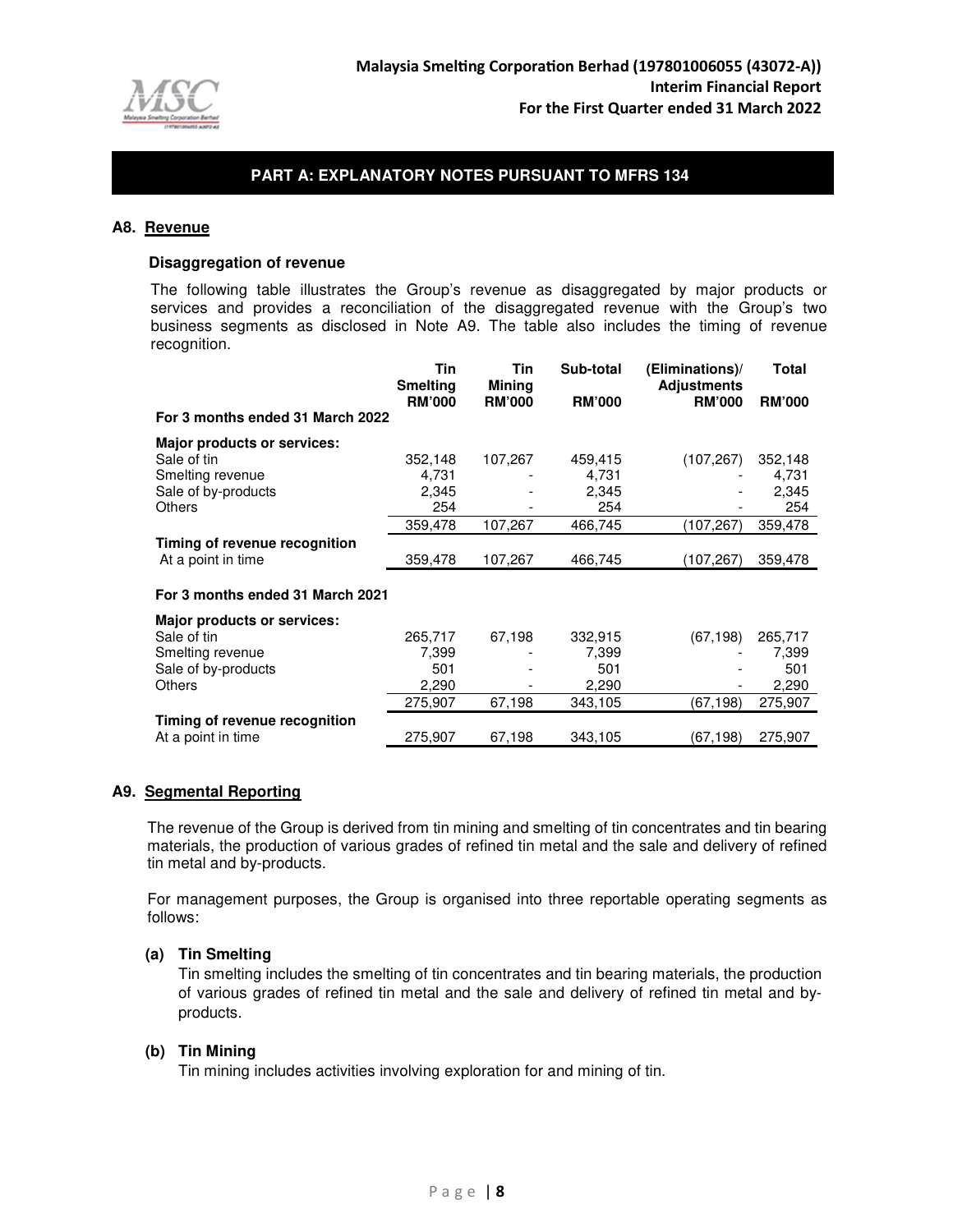

## **A9. Segmental Reporting (cont'd)**

#### **(c) Others**

These include investments in other metal and mineral resources to form a reportable operating segment.

The following tables provide an analysis of the Group's revenue, results, assets, liabilities and other information by operating segments:

|                                                    | Tin<br><b>Smelting</b> | Tin<br>Mining | <b>Others</b>            | Sub-total     | (Eliminations)/<br><b>Adjustments</b> | Total         |
|----------------------------------------------------|------------------------|---------------|--------------------------|---------------|---------------------------------------|---------------|
|                                                    | <b>RM'000</b>          | <b>RM'000</b> | <b>RM'000</b>            | <b>RM'000</b> | <b>RM'000</b>                         | <b>RM'000</b> |
| <b>Results for 3 months ended 31 March 2022</b>    |                        |               |                          |               |                                       |               |
| Revenue                                            |                        |               |                          |               |                                       |               |
| Sales to external customers                        | 359,478                |               |                          | 359,478       | ۰                                     | 359,478       |
| Inter-segment sales                                |                        | 107,267       |                          | 107,267       | (107,267)                             |               |
| <b>Total revenue</b>                               | 359,478                | 107,267       | ۰.                       | 466,745       | (107,267)                             | 359,478       |
| <b>Results</b>                                     |                        |               |                          |               |                                       |               |
| Operating profit/(loss)                            | 41,542                 | 63,173        | (3)                      | 104,712       | (9,981)                               | 94,731        |
| Finance costs                                      | (4,535)                | (422)         | (244)                    | (5,201)       | -                                     | (5,201)       |
| Share of results of associate<br>and joint venture |                        |               | 706                      | 706           |                                       | 706           |
| Profit/(Loss) before tax                           | 37,007                 | 62,751        | 459                      | 100,217       | (9,981)                               | 90,236        |
| Income tax (expense)/credit                        | (9,274)                | (19,060)      | $\overline{\phantom{a}}$ | (28,334)      | 2,395                                 | (25,939)      |
| Profit/(Loss) net of tax                           | 27,733                 | 43,691        | 459                      | 71,883        | (7,586)                               | 64,297        |

#### **Results for 3 months ended 31 March 2021**

| Revenue |
|---------|
|---------|

| Sales to external customers                        | 275.907  |         | $\overline{\phantom{a}}$ | 275.907  |           | 275,907  |
|----------------------------------------------------|----------|---------|--------------------------|----------|-----------|----------|
| Inter-segment sales                                |          | 67,198  |                          | 67,198   | (67,198)  |          |
| <b>Total revenue</b>                               | 275,907  | 67,198  |                          | 343,105  | (67, 198) | 275,907  |
| <b>Results</b>                                     |          |         |                          |          |           |          |
| Operating profit/(loss)                            | 17,672   | 26,615  | (3)                      | 44,284   | (11, 495) | 32,789   |
| Finance costs                                      | (3,092)  | (329)   | (119)                    | (3,540)  |           | (3,540)  |
| Share of results of associate<br>and joint venture |          |         | 978                      | 978      |           | 978      |
| Profit/(Loss) before tax                           | 14,580   | 26,286  | 856                      | 41,722   | (11, 495) | 30,227   |
| Income tax (expense)/credit                        | (4, 185) | (6,696) | -                        | (10,881) | 2,759     | (8, 122) |
| Profit/(Loss) net of tax                           | 10,395   | 19,590  | 856                      | 30,841   | (8,736)   | 22,105   |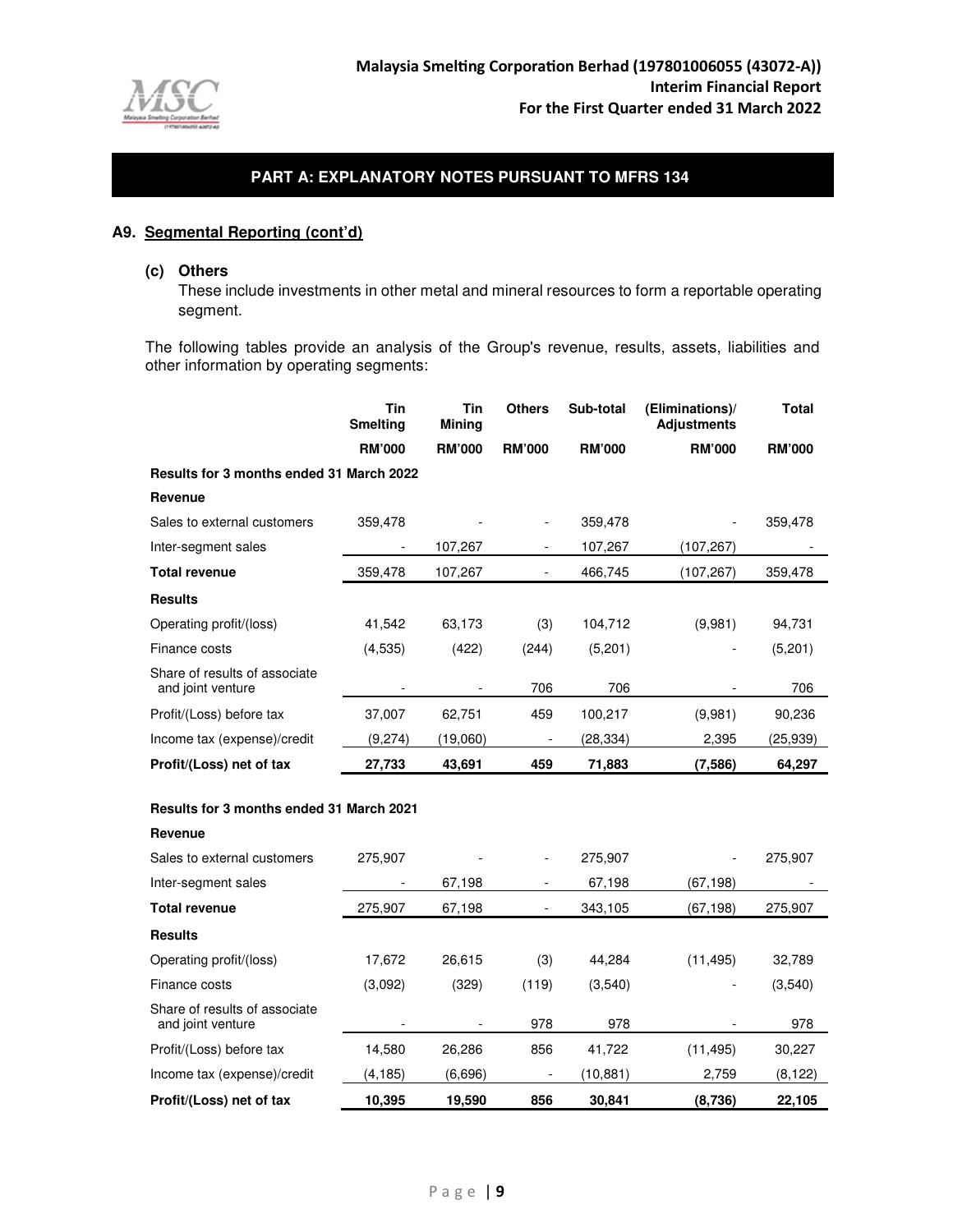

### **A9. Segmental Reporting (cont'd)**

|                                               | Tin<br><b>Smelting</b> | Tin<br><b>Mining</b> | <b>Others</b> | Sub-total     | (Eliminations)/<br><b>Adjustments</b> | <b>Total</b>  |
|-----------------------------------------------|------------------------|----------------------|---------------|---------------|---------------------------------------|---------------|
|                                               | <b>RM'000</b>          | <b>RM'000</b>        | <b>RM'000</b> | <b>RM'000</b> | <b>RM'000</b>                         | <b>RM'000</b> |
| Assets and Liabilities as at 31 March 2022    |                        |                      |               |               |                                       |               |
| <b>Assets</b>                                 |                        |                      |               |               |                                       |               |
| Segment assets                                | 1,196,672              | 147.280              | 58.525        | 1,402,477     | (21, 924)                             | 1,380,553     |
| Investments in associate<br>and joint venture |                        |                      | 31,177        | 31,177        |                                       | 31,177        |
| <b>Total assets</b>                           | 1,196,672              | 147,280              | 89,702        | 1,433,654     | (21, 924)                             | 1,411,730     |
| <b>Liabilities</b><br>Segment liabilities     | 644,112                | 107,270              | 131           | 751,513       | ٠                                     | 751,513       |
| Assets and Liabilities as at 31 December 2021 |                        |                      |               |               |                                       |               |
| <b>Assets</b>                                 |                        |                      |               |               |                                       |               |
| Segment assets                                | 1,125,418              | 114,861              | 58,463        | 1,298,742     | (14, 339)                             | 1,284,403     |
| Investments in associate<br>and joint venture |                        |                      | 30,477        | 30,477        |                                       | 30,477        |
| <b>Total assets</b>                           | 1,125,418              | 114,861              | 88,940        | 1,329,219     | (14, 339)                             | 1,314,880     |
| <b>Liabilities</b>                            |                        |                      |               |               |                                       |               |
| Segment liabilities                           | 639,078                | 95.034               | 127           | 734.239       | ۰                                     | 734.239       |

#### **A10. Property, Plant and Equipment**

The same valuation of land and buildings has been brought forward from the previous audited financial statements for the year ended 31 December 2021.

### **A11. Event After the Reporting Period**

There was no material event subsequent to end of the current quarter.

#### **A12. Changes in the Composition of the Group**

There were no changes in the composition of the Group during the current quarter.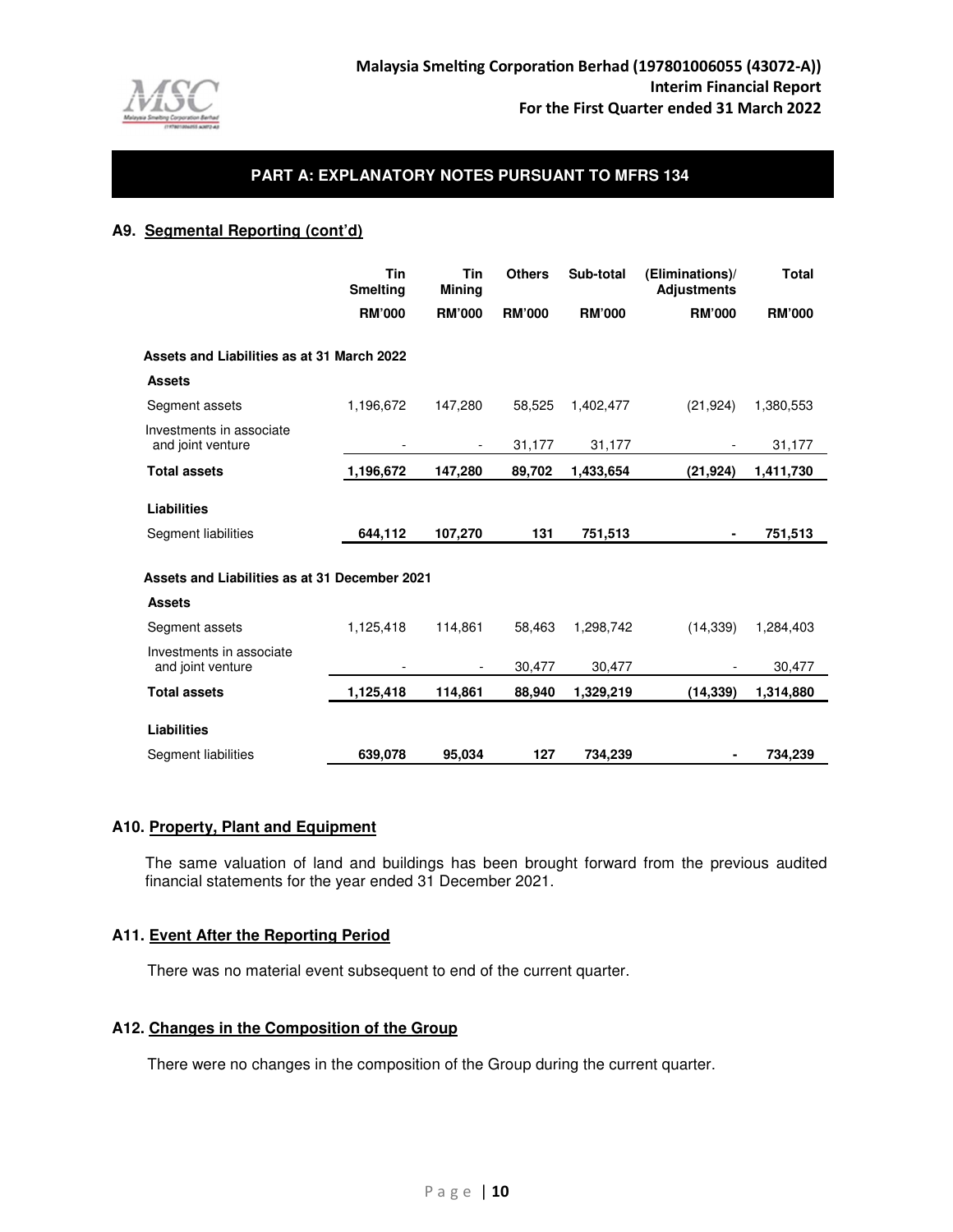

#### **A13. Changes in Contingent Liabilities and Contingent Assets**

There were no changes in contingent liabilities or contingent assets during the current quarter except for the following:

- (i) A subsidiary defended a legal action brought about by two companies ("Plaintiffs") for the payment of tributes of RM54.6 million. Following completion of the trial on 26 July 2019, the decision delivered by the judge on 31 July 2019 was in the subsidiary's favour. The two companies had filed an Appeal at the Court of Appeal ("COA"). The hearing of the Appeal was conducted on 25 August 2021 and 11 October 2021. The COA's decision was handed down on 25 November 2021 whereby the COA dismissed the Appeal in favour of the subsidiary. Thereafter, the Plaintiffs had applied for leave to appeal to the Federal Court ("FC") against the decision of the COA. The hearing for the leave application was held on 11 April 2022 where the FC granted leave to the Plaintiffs to appeal. A case management ("CM") has been fixed on 9 June 2022 for the Plaintiffs to file their records of appeal. Thereafter, a date will be fixed for the hearing before the FC. The Board, having previously obtained advice from its legal counsel in respect of the Plaintiffs' appeal to the COA, is of the opinion that the Plaintiff's appeal is unlikely (i.e. possible, but not probable) to succeed and accordingly no provision for liability is required to be made in the financial statements.
- (ii) In connection with the case mentioned in (i), the subsidiary has separately instituted legal action against two former executive officers of the Company, the above two companies, and certain persons connected with the two companies (collectively known as the "Defendants"), claiming for damages for breach of fiduciary duties, conspiracy and dishonest assistance. Initially, the Defendants applied to the High Court ("HC") to strike out the subsidiary's claim. On 17 December 2020, the HC dismissed all the striking out applications by the Defendants. Except for one Defendant, all the other Defendants had filed an appeal to the COA against the HC's decision to dismiss their striking out application. On 23 August 2021, the COA dismissed all of the Defendants' appeals in favour of the subsidiary.

On 23 September 2021, the Defendants had submitted their application to the FC for leave to appeal against the decision of the COA to dismiss their application to strike out the case. The hearings for their applications were fixed on 21 February 2022. However, based on the application submitted by a former executive officer of the Company, the above two companies, and certain persons connected with the two companies (collectively known as the  $2<sup>nd</sup>$  to  $5<sup>th</sup>$ "Defendants"), the hearing was vacated and re-scheduled to 6 April 2022.

A former executive officer of the Company (1<sup>st</sup> Defendant) thereafter applied for the hearing on 6 April 2022 to be vacated and a CM was held on 23 March 2022 to fix the new hearing date. At the CM, the new hearing date was fixed for 14 June 2022. There will be a CM on 30 May 2022 to ensure that all papers are in order before the hearing.

In respect of the Defendant that did not appeal against the decision of the HC, the deadline to file an appeal against this decision has passed

Notwithstanding the above, the trial dates were initially fixed for 18 April 2022 to 22 April 2022. However, the case was recently transferred to a different court and the trial can no longer proceed on these dates. A CM was held on 6 April 2022 to update the Court on the status of the relevant Defendants leave applications and for the Court to give further directions on trial dates and the filing of witness statements. At the CM, trial dates were fixed for 19 to 20 September 2022, 7 October 2022 and 12 to 13 October 2022. There will be a CM on 16 June 2022 to update the Court on the status of the Defendants' leave applications as well as further directions on the filing of witness statements.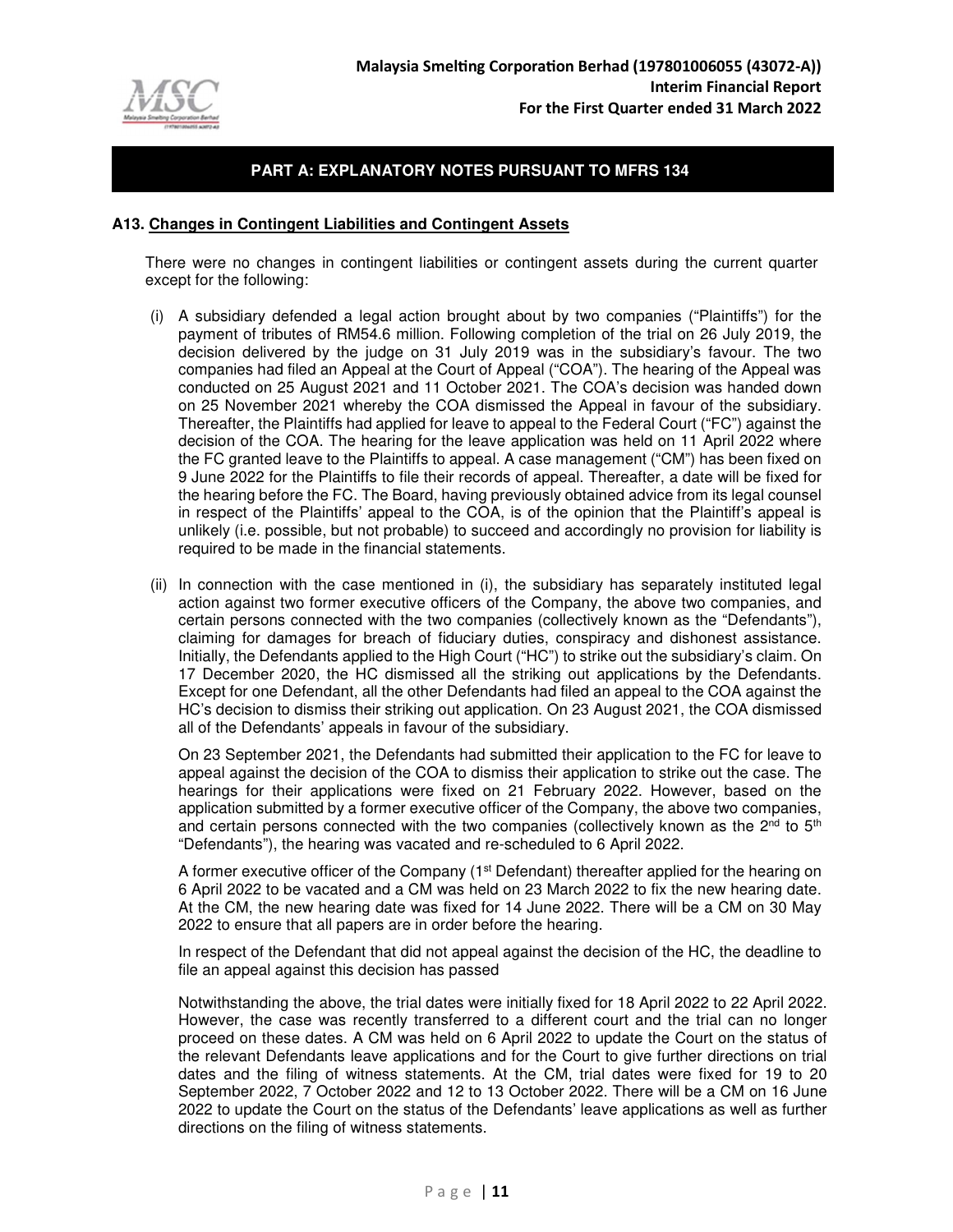

#### **A13. Changes in Contingent Liabilities and Contingent Assets (cont'd)**

- (ii) In the Directors' opinion, disclosure of additional information about the above matter would be prejudicial to the interests of the Group.
- (iii) A Plaintiff who is representing a supplier of foreign workers, has commenced legal proceedings against the Company, amongst others for the sum of RM2,597,621. The Plaintiff's cause of action is premised upon a purported breach of contract. The Company denies any breach of contract as alleged. The trial for this matter was originally fixed for 7 and 8 February 2022. However, the hearing on these dates were vacated and rescheduled to 4 and 5 April 2022. The trial on these dates were also vacated and the Court proceeded to reschedule the trial to 15 and 16 August 2022 without consulting the parties. Unfortunately, due to a scheduling conflict, the Company's legal counsel has had to request the Court to reschedule the hearing. To date, the Court has yet to revert with the new dates. The Board of Directors, having obtained advice from its legal counsel, is of the opinion that the Company has a good chance of winning the case.
- (iv) On 23 December 2021, the Company received a letter of demand from a third party claiming the Company has breached a sale and purchase agreement entered into between the Company and the third party dated 8 July 2019, that the Company agreed to supply 60,000 MT of tin slag at the price of RM 50 per MT within 12 months from the date of agreement (the "Agreement").

The Company's legal counsel is of the view that the Company has an arguable case to contend that it did not breach the Agreement and a sufficiently reliable estimate of the financial effect cannot be made due to the lack of particulars and evidence in respect of the claim. Pursuant to this, the Company's legal counsel had sent an official response to the third party's solicitor denying that there has been any breach of the Agreement.

On 27 April 2022, the third party's solicitors served a copy of the third party's Writ of Summons dated 26 April 2022 and Statement of Claim dated 20 April 2022 to the Company's legal counsel. The Company has to enter its appearance on or before 11 May 2022 and file its defence on or before 25 May 2022. The first CM for the matter has been fixed on 8 June 2022.

#### **A14. Capital Commitments**

Capital commitments of the Group as at 31 March 2022 are as follows:

|                                                                | 31.03.2022<br><b>RM'000</b> | 31.12.2021<br><b>RM'000</b> |
|----------------------------------------------------------------|-----------------------------|-----------------------------|
| Approved and contracted for<br>Approved but not contracted for | 7.742<br>4.994              | 8,004<br>1.494              |
|                                                                | 12.736                      | 9.498                       |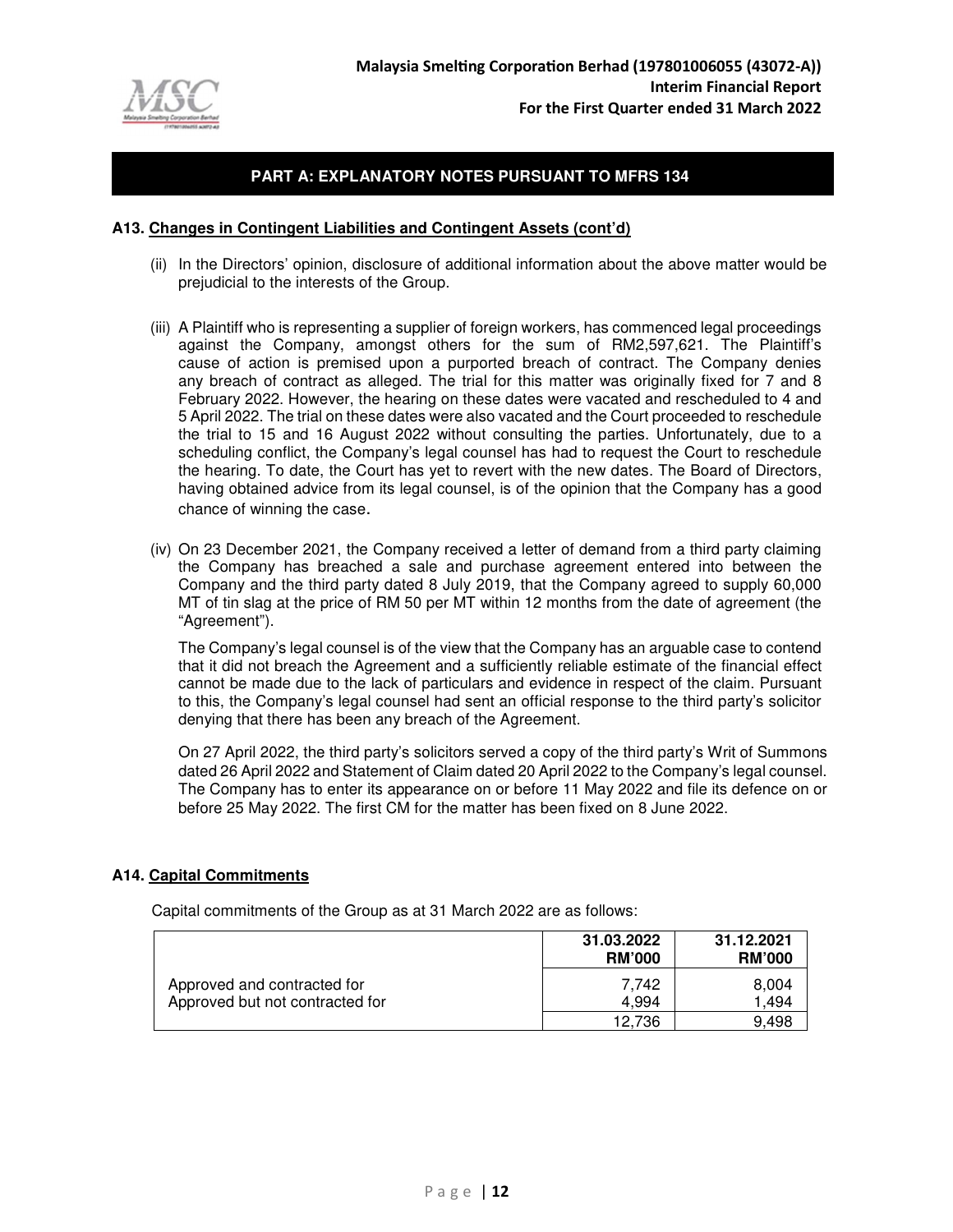

#### **A15. Related Party Transactions**

There were no significant transactions with related party in addition to the related party transactions disclosed in the audited financial statements for the year ended 31 December 2021.

#### **A16. Fair Value of Assets and Liabilities**

 The Group classified fair value measurement using a fair value hierarchy that reflects the significance of the inputs used in making the measurements. The fair value hierarchy has the following levels:

- Level 1 Quoted prices (unadjusted) in active markets for identical assets or liabilities
- Level 2 Inputs other than quoted prices included within Level 1 that are observable for the asset or liability, either directly (i.e. prices) or indirectly (i.e. derived from prices), and
- Level 3 Inputs for the asset or liability that are not based on observable market data (unobservable inputs)

The Group held the following financial assets and liabilities that are measured at fair value:

|                                            | Level 1                  | Level <sub>2</sub> | Level 3       | Total         |
|--------------------------------------------|--------------------------|--------------------|---------------|---------------|
|                                            | <b>RM'000</b>            | <b>RM'000</b>      | <b>RM'000</b> | <b>RM'000</b> |
| At 31 March 2022                           |                          |                    |               |               |
| Assets measured at fair value:             |                          |                    |               |               |
| Land and buildings                         |                          | -                  | 59,240        | 59,240        |
| Investment securities                      | 58,519                   |                    |               | 58,519        |
| Derivative financial instruments - current | $\overline{\phantom{a}}$ | 50                 |               | 50            |
| Liabilities measured at fair value:        |                          |                    |               |               |
| Derivative financial instruments - current |                          | 402                |               | 402           |
|                                            |                          |                    |               |               |
| At 31 December 2021                        |                          |                    |               |               |
| Assets measured at fair value:             |                          |                    |               |               |
| Land and buildings                         |                          | -                  | 59,613        | 59,613        |
| Investment securities                      | 58,456                   | -                  |               | 58,456        |
| Liabilities measured at fair value:        |                          |                    |               |               |
| Derivative financial instruments – current |                          | 310                |               | 310           |
|                                            |                          |                    |               |               |

There has been no transfer between any levels of the fair value hierarchy and there was no change in the purpose of any financial assets/liabilities that may subsequently result in a different classification of those assets/liabilities during the current quarter.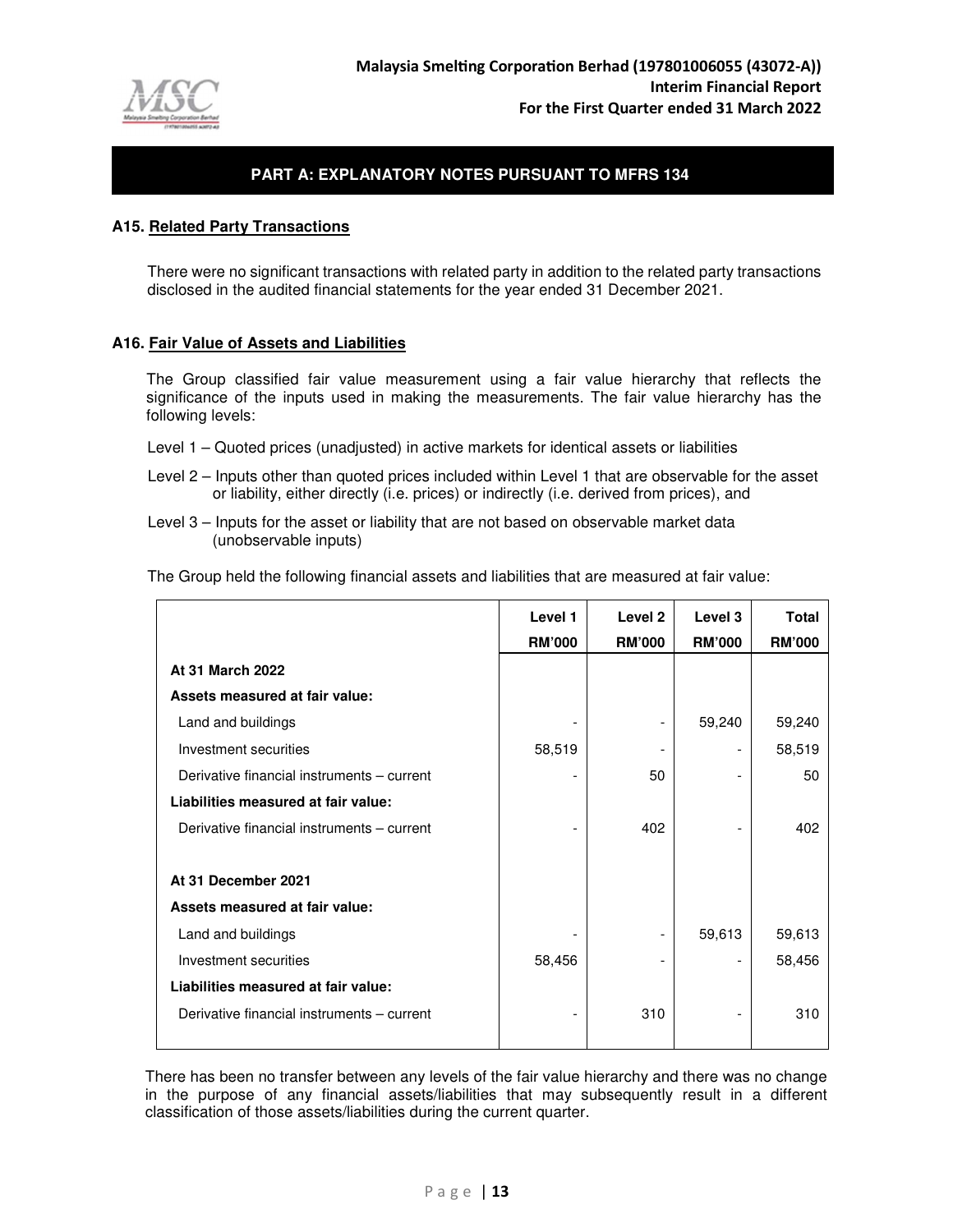

#### **B1. Auditors' Report on Preceding Annual Financial Statements**

The auditors' report on the financial statements for the financial year ended 31 December 2021 was unqualified.

## **B2. Profit/(Loss) Before Tax**

The following items have been included in arriving at the profit/(loss) before tax:

|                                                              | 3 months<br>ended<br>31.03.2022<br><b>RM'000</b> | 3 months<br>ended<br>31.03.2021<br><b>RM'000</b> |
|--------------------------------------------------------------|--------------------------------------------------|--------------------------------------------------|
| After charging/(crediting):                                  |                                                  |                                                  |
| Depreciation and amortisation                                | 2,847                                            | 4,461                                            |
| Fair value loss in derivative financial instruments          |                                                  |                                                  |
| - Forward currency contracts                                 | 42                                               | 3,108                                            |
| - Forward tin contracts                                      |                                                  | 4,876                                            |
| Gain on disposal of property, plant and equipment            | (35)                                             |                                                  |
| Net foreign exchange loss                                    | 1,097                                            | 40                                               |
| Interest income                                              | (355)                                            | (18)                                             |
| Reversal of inventories written down to net realisable value |                                                  | (24,000)                                         |
| Other income including investment income                     | (51)                                             | (43)                                             |
| Property, plant and equipment written off                    | 10                                               |                                                  |

Save as disclosed above, there was no material impairment of assets recognised as a loss during the current quarter.

## **B3. Income Tax (Expense)/Credit**

Income tax (expense)/credit comprises the following:

|                                                                 | 3 months                    | 3 months                    |
|-----------------------------------------------------------------|-----------------------------|-----------------------------|
|                                                                 | ended                       | ended                       |
|                                                                 | 31.03.2022<br><b>RM'000</b> | 31.03.2021<br><b>RM'000</b> |
| Income tax                                                      |                             |                             |
| - Current provision                                             | (26, 334)                   | (6, 724)                    |
| Deferred tax                                                    |                             |                             |
| - Relating to origination and reversal of temporary differences | 395                         | (1,398)                     |
|                                                                 |                             |                             |
| Total income tax expense                                        | (25,939)                    | (8, 122)                    |

For the current quarter, the effective tax rate for the Group was higher than the statutory tax rate in Malaysia mainly due to certain non-tax deductible expenses and the absence of Group tax relief.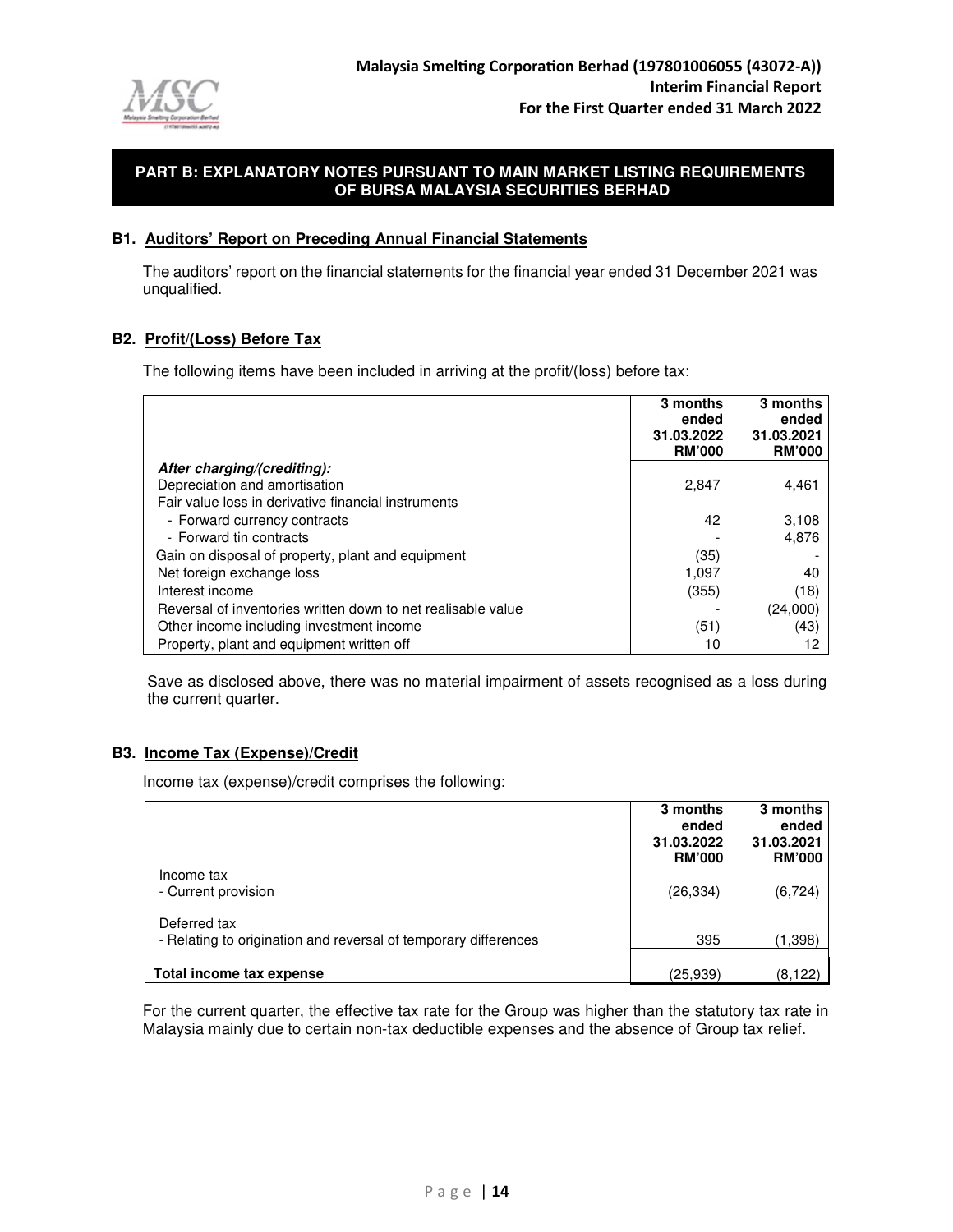

## **B4. Corporate Proposal**

There was no corporate proposal announced but not completed as at 12 May 2022, being the latest practicable date which is not earlier than 7 days from the issuance date of this Interim Financial Report except for the following:

#### **Private Placement**

On 2 August 2021, 20,000,000 ordinary shares were listed under the private placement exercise at an issue price of RM1.90 per ordinary share. The private placement raised proceeds of RM37.2 million (net of equity transaction costs). As at 31 March 2022, the proceeds have been fully utilised.

#### **B5. Trade Receivables**

The age analysis of trade receivable of the Group as at 31 March 2022 is as follows:

|                                       | Not past<br>due<br><b>RM'000</b> | $<$ 30<br>days<br><b>RM'000</b> | 30 to 60<br>days<br><b>RM'000</b> | Past due<br>61 to 90<br>days<br><b>RM'000</b> | 91 to 120<br>days<br><b>RM'000</b> | >120<br>days<br><b>RM'000</b> | Total<br><b>RM'000</b> |
|---------------------------------------|----------------------------------|---------------------------------|-----------------------------------|-----------------------------------------------|------------------------------------|-------------------------------|------------------------|
| Trade receivables<br>as at 31.03.2022 | 37,658                           | $\overline{\phantom{0}}$        | 4                                 |                                               | 159                                | 203                           | 38,025                 |
| Trade receivables<br>as at 31.12.2021 | 11,544                           |                                 | 8                                 | 24                                            | 222                                |                               | 11,798                 |

The Group's normal trade credit terms granted to related and non-related parties range from cash term to 90 days. Other credit terms are assessed and approved on a case-by-case basis.

The Group has trade receivables amounting to RM367,000 that are past due at the reporting date but not impaired. Although these balances are unsecured in nature, they are from creditworthy customers.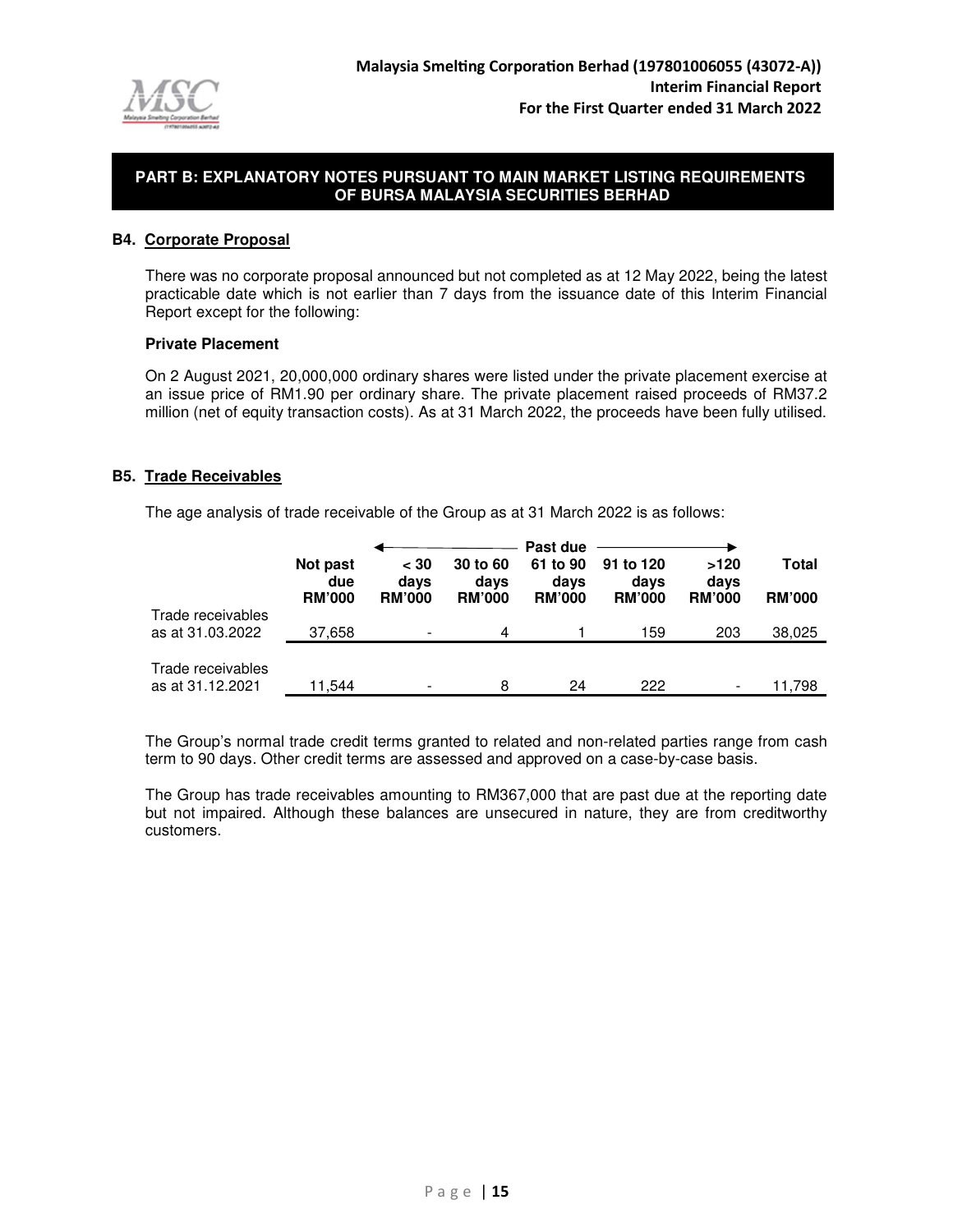

### **B6. Loans and Borrowings**

Details of the Group's loans and borrowings as at 31 March 2022 are as follows:

|                                          | As at<br>31.03.2022<br><b>RM'000</b> | As at<br>31.12.2021<br><b>RM'000</b> |
|------------------------------------------|--------------------------------------|--------------------------------------|
| <b>Short Term Borrowings (unsecured)</b> |                                      |                                      |
| Short term trade financing               | 25,749                               | 11,858                               |
| Bankers' acceptances / Trust receipts    | 260,218                              | 324,440                              |
| Revolving credit                         | 30,000                               | 30,000                               |
| Unsecured term loan                      | 50,345                               | 50,008                               |
|                                          | 366,312                              | 416,306                              |
| <b>Long Term Borrowings</b>              |                                      |                                      |
| Secured term loan                        | 80,000                               | 40,000                               |
|                                          | 446.312                              | 456,306                              |

| Amount denominated in foreign currency  | '000   | '000'  |
|-----------------------------------------|--------|--------|
| Short term trade financing (US dollars) | 6.126  | 2.841  |
| Term loan (Singapore dollars)           | 16.200 | 16,200 |

During the 3 months ended 31 March 2022, the Group reduced its total borrowings by approximately 2.2% from RM456.3 million as at 31 December 2021 to RM446.3 million as at 31 March 2022. The gearing ratio of the Group improved to 0.7 as at 31 March 2022 from 0.8 as at 31 December 2021. Gearing ratio is defined as total bank borrowings over total equity.

The weighted average interest rate of short term borrowings excluding revolving credit and term loan as at 31 March 2022 for the Group was 2.6% (2021: 2.7%) per annum. Revolving credit as at 31 March 2022 bears interest rate of 4.1% (2021: 4.1%) per annum.

The unsecured term loan of the Group denominated in Singapore dollar (SGD) was hedged to Ringgit Malaysia (RM) at an average exchange rate of RM/SGD 3.1448. The unsecured term loan bears a fixed interest rate of 3.5% per annum. The secured term loan as at 31 March 2022 bears interest rate of 3.7% (2021: 3.7%) per annum.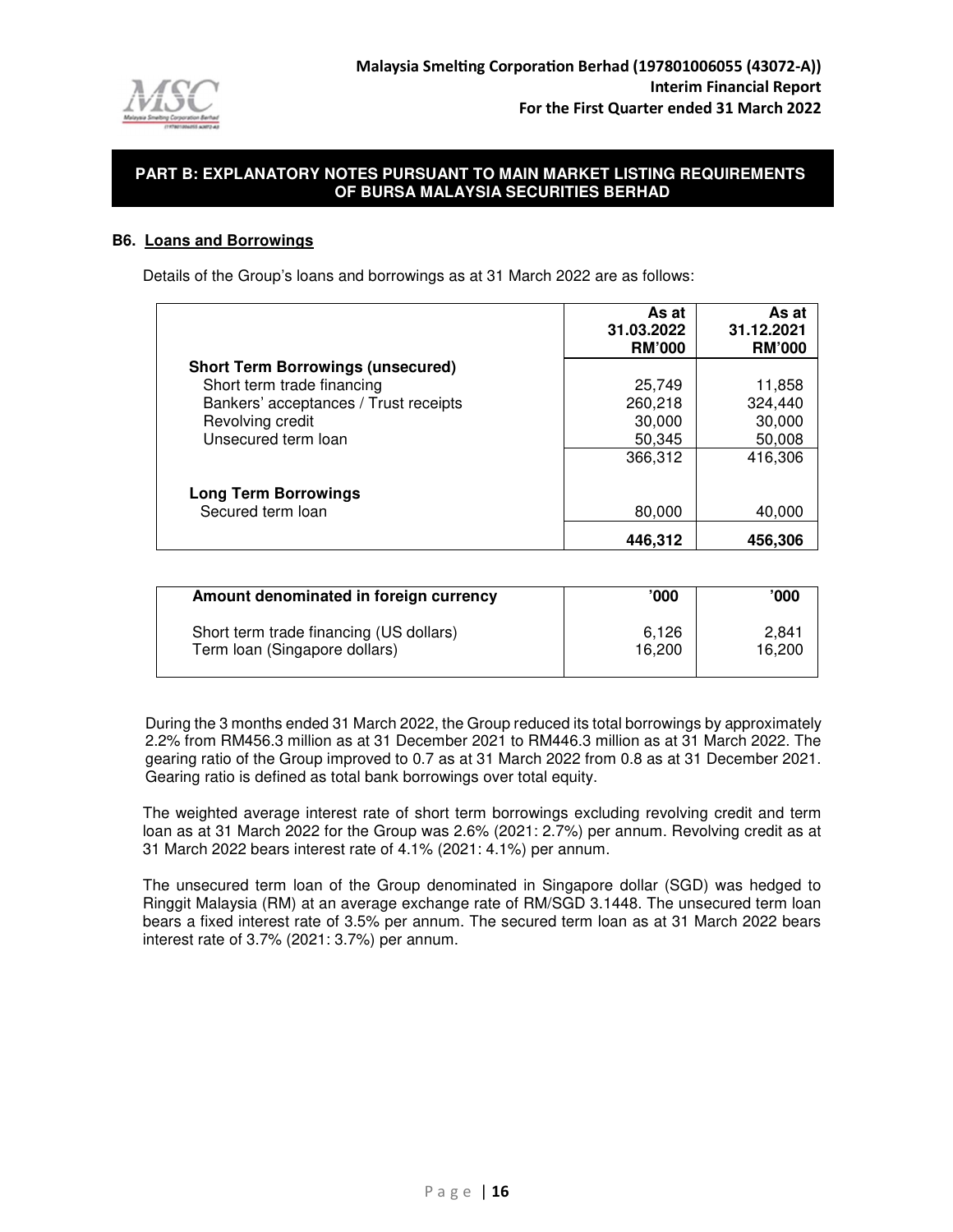

#### **B7. Derivative Financial Instruments**

#### **(a) Foreign Exchange**

The Group has exposure to fluctuations in foreign exchange rates in both the investment in foreign entities and business transactions. The Group's foreign exchange risk exposure is mainly in United States Dollar and Singapore Dollar.

Due to the concentration of its purchases and sales in United States Dollar, there is a natural hedge and the exposure to United States Dollar foreign exchange risk for business transactions is minimised. The Group also uses forward currency contracts to manage foreign exchange risk.

### **(b) Tin Prices**

The Group is exposed to tin price risk on sales and purchases of tin. The Group uses forward tin contracts for tin trading, arbitraging for profit and to manage tin price risk.

Derivative financial instruments entered into by the Group are similar to those disclosed in the annual financial statements for the financial year ended 31 December 2021.

The outstanding forward foreign currency contracts as at 31 March 2022 are as follows:

| <b>Derivative Financial Instruments</b>                  | <b>Contract Value</b><br><b>RM'000</b> | <b>Fair Value</b><br><b>RM'000</b> | Fair Value -<br><b>Financial</b><br><b>Assets/(Liabilities)</b><br><b>RM'000</b> |
|----------------------------------------------------------|----------------------------------------|------------------------------------|----------------------------------------------------------------------------------|
| At 31 March 2022<br><b>Forward Currency Contracts</b>    |                                        |                                    |                                                                                  |
| - Less than 1 year                                       | 63,622                                 | 63,170                             | (352)                                                                            |
| At 31 December 2021<br><b>Forward Currency Contracts</b> |                                        |                                    |                                                                                  |
| - Less than 1 year                                       | 50,946                                 | 50,636                             | (310)                                                                            |

#### **B8. Material Litigation**

There was no material litigation as at 12 May 2022, being the latest practicable date which is not earlier than 7 days from the issuance date of this Interim Financial Report, except as disclosed in Note A13.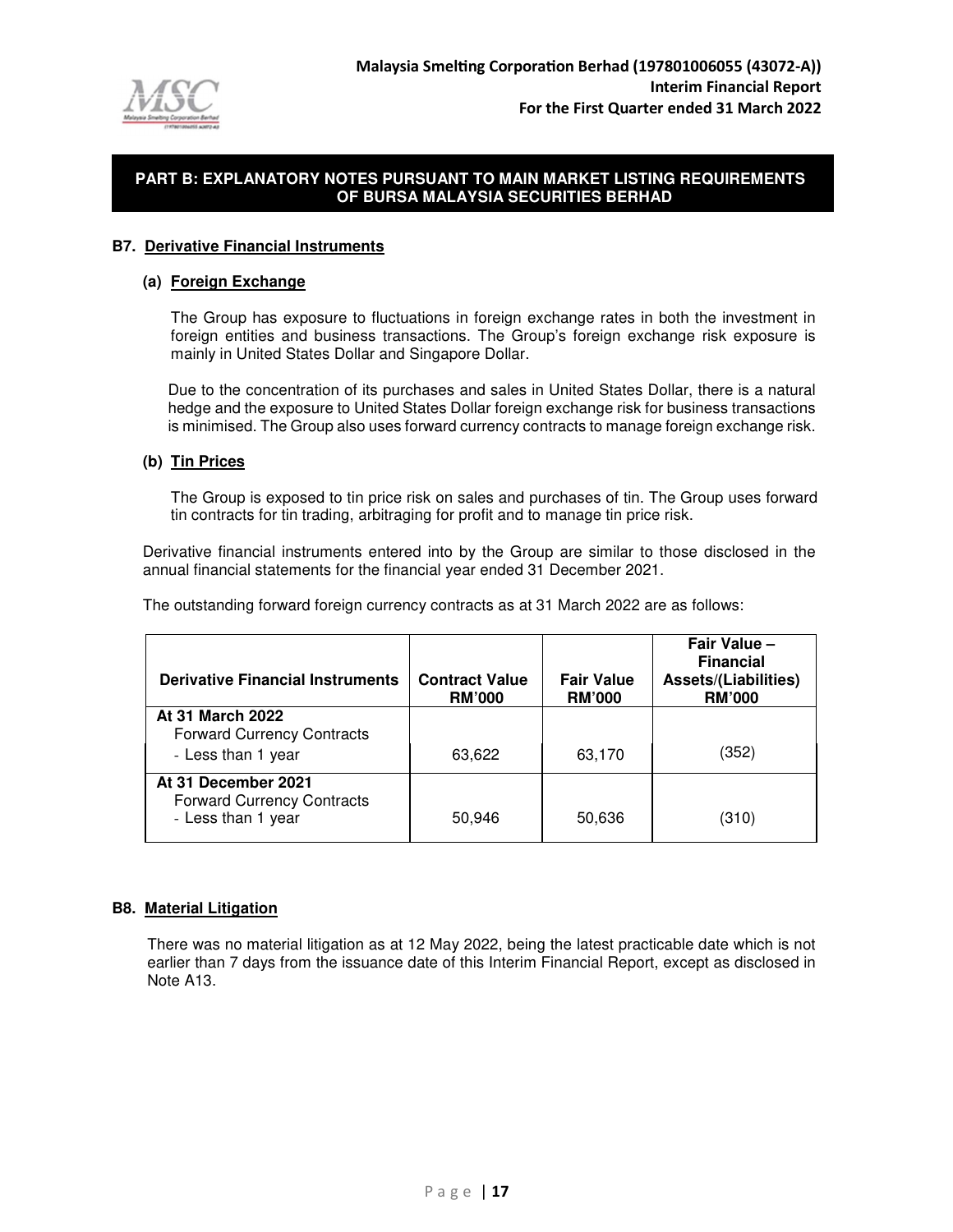

#### **B9. Material Change in the Quarterly Results as Compared with the Preceding Quarter**

Financial review for current quarter compared with immediate preceding quarter

|                                      |                        | Immediate                |         |
|--------------------------------------|------------------------|--------------------------|---------|
|                                      | <b>Current Quarter</b> | <b>Preceding Quarter</b> |         |
|                                      | 31.03.2022             | 31.12.2021               | Changes |
|                                      | <b>RM'000</b>          | <b>RM'000</b>            | %       |
| Revenue                              | 359,478                | 255,057                  | 41%     |
| <b>Operating Profit</b>              | 94,731                 | 88,539                   | 7%      |
| Profit Before Interest and Tax       | 95,437                 | 89,567                   | 7%      |
| Profit Before Tax                    | 90,236                 | 85,216                   | 6%      |
| Profit After Tax                     | 64,297                 | 64,551                   |         |
| <b>Profit Attributable to Owners</b> |                        |                          |         |
| of the Company                       | 64,341                 | 64,069                   |         |

#### 1Q 2022 vs. 4Q 2021 (QoQ)

The Group recorded revenue of RM 359.5 million in 1Q 2022 as compared with RM 255.1 million in 4Q 2021, while the Group's profit before tax in 1Q 2022 was RM 90.2 million as compared with RM 85.2 million in 4Q 2021. The better Group performance in 1Q 2022 was mainly due to increase in average tin prices from RM158,267 (4Q 2021) to RM180,006 (1Q 2022) per metric tonne and higher sales quantity of refined tin in 1Q 2022.

The tin smelting segment recorded a profit before tax of RM 37.0 million in 1Q 2022 as compared with RM 13.9 million in 4Q 2021, mainly due to higher profit margins from sale of refined tin derived from the processed tin intermediates, and also higher average tin prices and higher sales quantity of refined tin as stated above.

The tin mining segment recorded a profit before tax of RM62.8 million in 1Q 2022 as compared with RM57.9 million in 4Q 2021. This was mainly due to higher average tin prices in 1Q 2022 as stated above.

The Group's share of results of associate and joint venture recorded a net share of profit of RM 0.7 million in 1Q 2022 as compared with RM 1.0 million in 4Q 2021.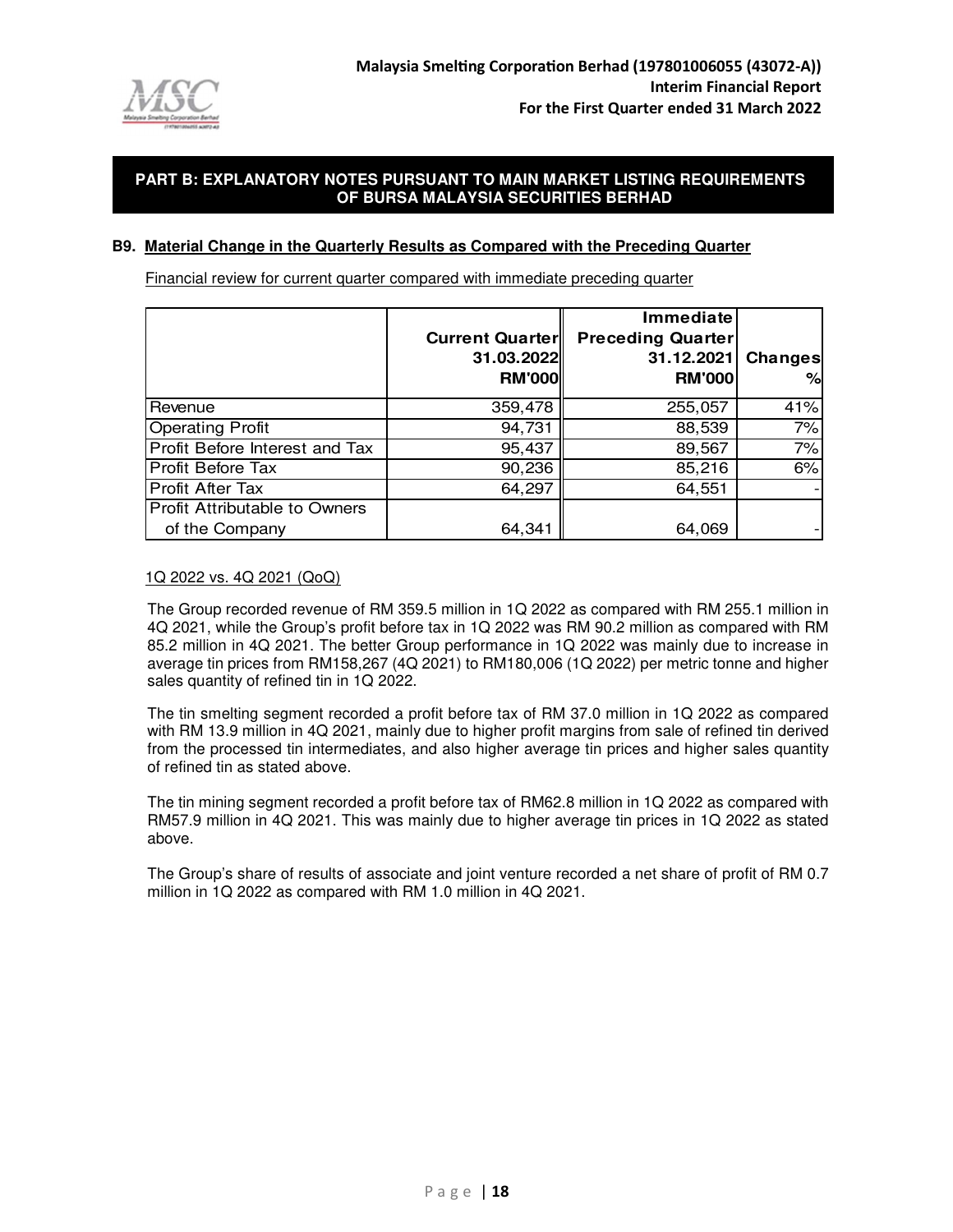

#### **B10. Review of Performance**

Financial review for current quarter and financial year to date

|                                      | <b>Individual Period</b> | Changes               |       |
|--------------------------------------|--------------------------|-----------------------|-------|
|                                      |                          | $(1st$ quarter)       | %     |
|                                      | Current                  | <b>Preceding Year</b> |       |
|                                      | Yearl                    | Corresponding         |       |
|                                      | Quarter                  | Quarter               |       |
|                                      | 31.03.2022               | 31.03.2021            |       |
|                                      | <b>RM'000</b>            | <b>RM'000</b>         |       |
| Revenue                              | 359,478                  | 275,907               | 30%   |
| <b>Operating Profit</b>              | 94,731                   | 32,789                | >100% |
| Profit Before Interest and Tax       | 95,437                   | 33,767                | >100% |
| <b>Profit Before Tax</b>             | 90,236                   | 30,227                | >100% |
| Profit After Tax                     | 64,297                   | 22,105                | >100% |
| <b>Profit Attributable to Owners</b> |                          |                       |       |
| of the Company                       | 64,341                   | 22,121                | 100%  |

#### 1Q 2022 vs. 1Q 2021 (YoY)

Group revenue was RM359.5 million in 1Q 2022 as compared with RM275.9 million in 1Q 2021, while the Group recorded a profit before tax of RM90.2 million in 1Q 2022 as compared with RM30.2 million in 1Q 2021. The better Group performance in 1Q 2022 was mainly due to higher average tin prices of RM180,006 (1Q 2022) as compared with RM100,115 (1Q 2021) per metric tonne.

The tin smelting segment recorded a profit before tax of RM37.0 million in 1Q 2022 as compared with RM14.6 million in 1Q 2021, benefited from higher profit margins from sale of refined tin derived from the processed tin intermediates, and also from higher average tin prices as stated above. Included in 1Q 2021 was a reversal of inventories written down of RM24.0 million.

The tin mining segment recorded a profit before tax of RM62.8 million in 1Q 2022 as compared with RM26.3 million in 1Q 2021. This was mainly due to higher average tin prices in 1Q 2022 as stated above.

The Group's share of results of associate and joint venture recorded a net share of profit of RM0.7 million in 1Q 2022 as compared with RM1.0 million in 1Q 2021.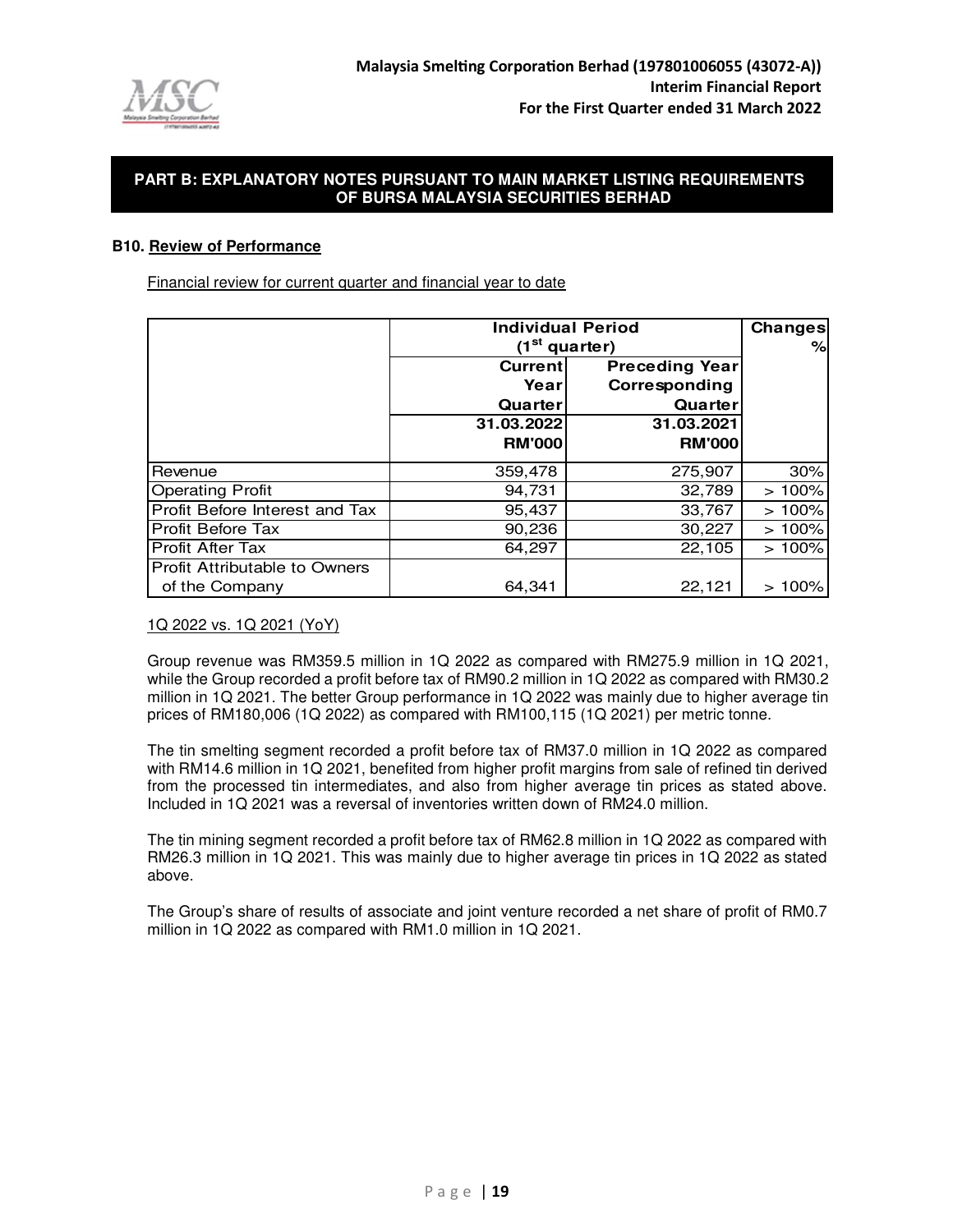

#### **B11. Prospects**

Despite changes in world trades, supply and consumption patterns of major commodities due to the war at Ukraine which has pushed commodity prices to record highs, the market is now experiencing some correction as fears of supply disruption allay. Tin price has recently eased but should remain high in the near to medium term due to increased demand for tin usage driven by global growth of EVs, photovoltaic installations, and electronics applications.

The Group will benefit from high tin price despite inflationary pressure, higher logistics, and operating costs in its smelting and tin mining businesses. Nevertheless, the Group remains cautious, and will continue to focus on its operational efficiencies and improve on all areas of operations, technology, manpower and logistics.

The operation in the Pulau Indah ("PI") plant, using newer and more efficient technology has reached 75% capacity, and is expected to achieve full capacity in 2022. With the PI plant at full commission, the Group expects higher operational efficiency, lower operational and manpower costs, while improving its overall carbon footprint.

For the tin mining segment, apart from improving and increasing daily mining output and overall mining productivity, the Group is also looking at expanding its mining activities via potential joint ventures. In line with its ESG program, the Group plans to upgrade the mini hydro plant which is currently generating 0.75MW to 5.00MW. This will provide zero-carbon energy to the existing mine.

## **B12. Earnings/(Loss) Per Share Attributable to Owners of the Company**

|                                                                     | 3 months<br>ended<br>31.03.2022 | 3 months<br>ended<br>31.03.2021 |
|---------------------------------------------------------------------|---------------------------------|---------------------------------|
| Profit net of tax attributable to owners of the Company<br>(RM'000) | 64,341                          | 22,121                          |
| Weighted average number of ordinary shares in issue ('000)          | 420,000                         | 400,000                         |
| Basic and diluted earnings per share (sen)                          | 15.3                            | 5.5                             |